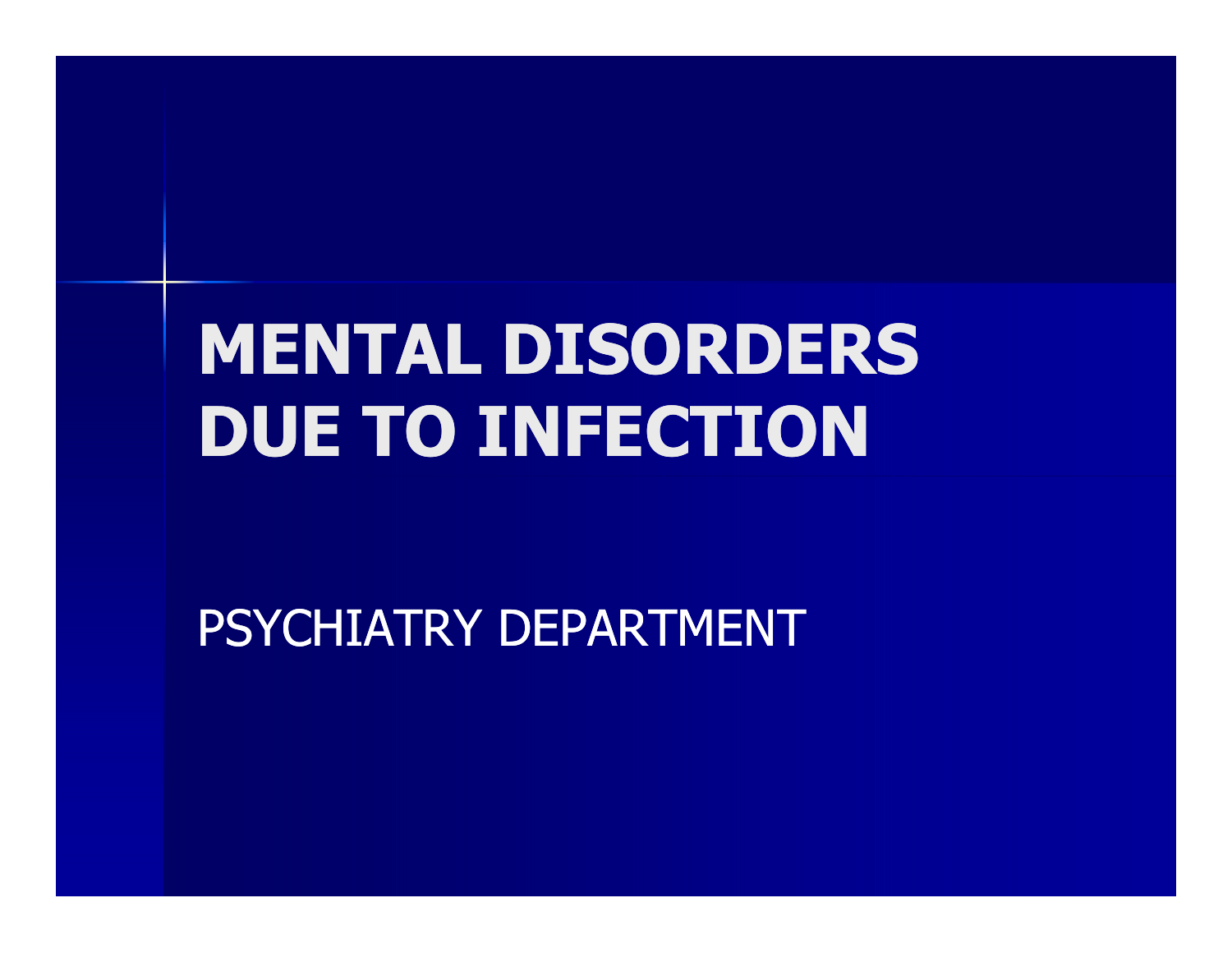**DSM-IV – TR, with the introduction of** <br>concept of *due to*, abandoned the tern concept of *due to*, abandoned the term organic to avoid the misconception that nonorganic

At present functional disorders are described as primary mental disorders and organic disorders have been divided into those induced by identifiable medical condition and those induced by identifiable substances, prescribed or abused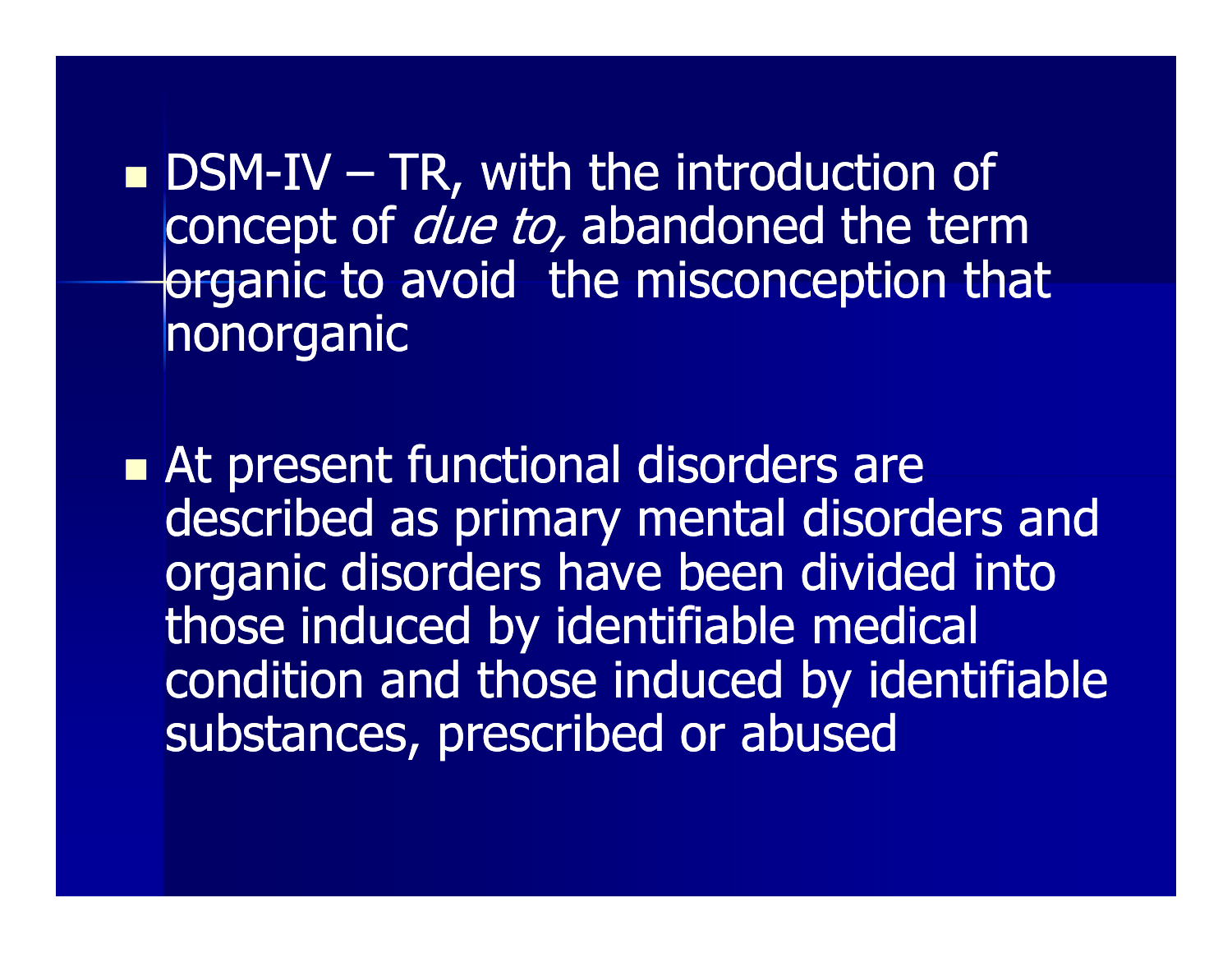■ DSM-IV-TR'S diagnostic category, mental disorders due to general medical condition, includes a broad array of psychiatric states attributable to the physiological manifestations of specific medical condition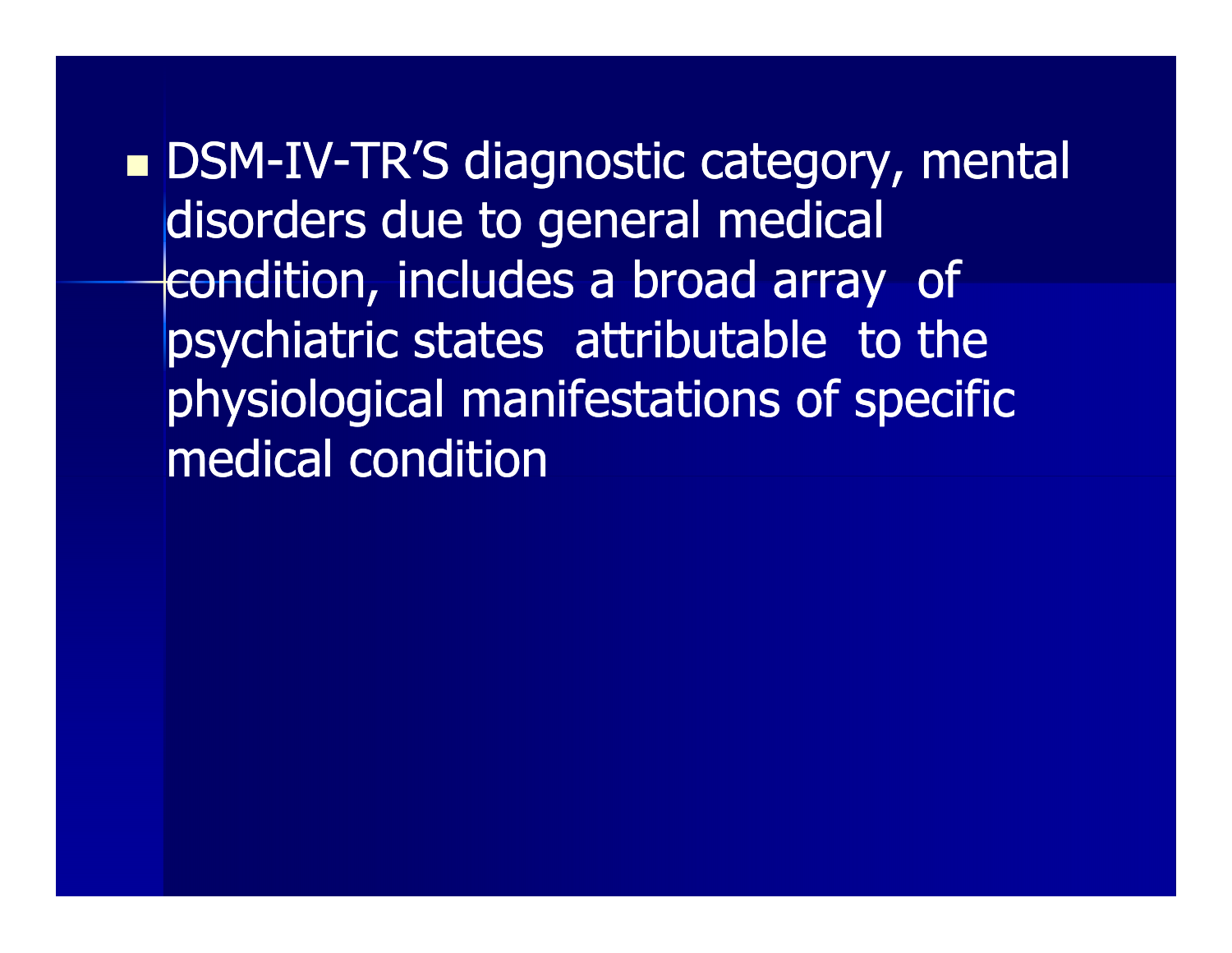GENERAL MEDICAL CONDITIONS AND SUBSTANCE-INDUCED CAUSES OF MENTAL DISORDERS

Neurological :Head trauma;<br>Degenerative disease: Degenerative disease; Cerebrovascular disease; Demyelinating disease; Normal pressure hydrocephalus $\mathcal{L}_{\mathcal{A}}$ Brain Mass: tumor &SOL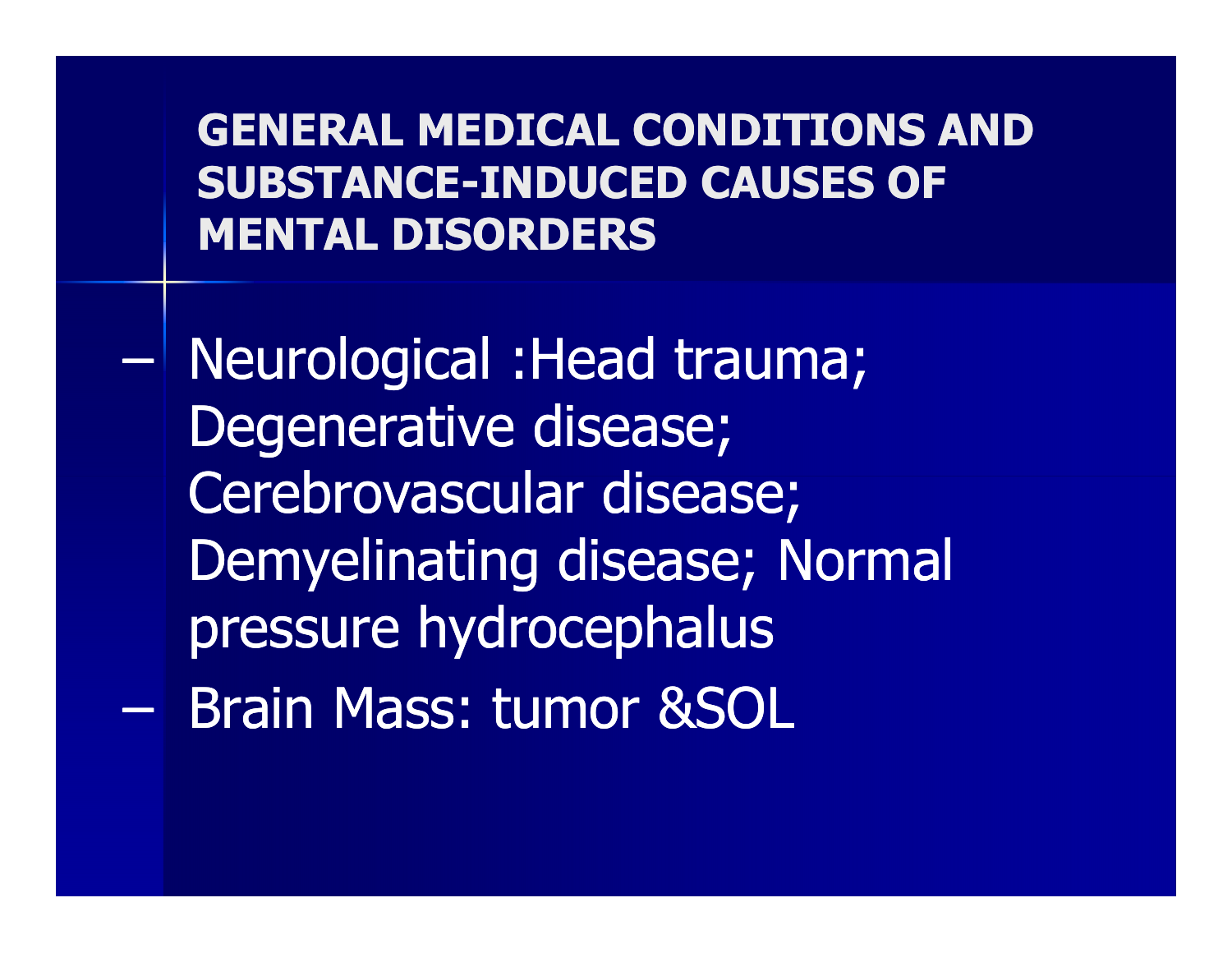#### Infectious and inflammatory:

Brain involvement alone: Encephalitis and slow virusSystemic Infection : HIV/AIDS; Malaria;Sepsis; localized infection; pneumonia; urinary tract infection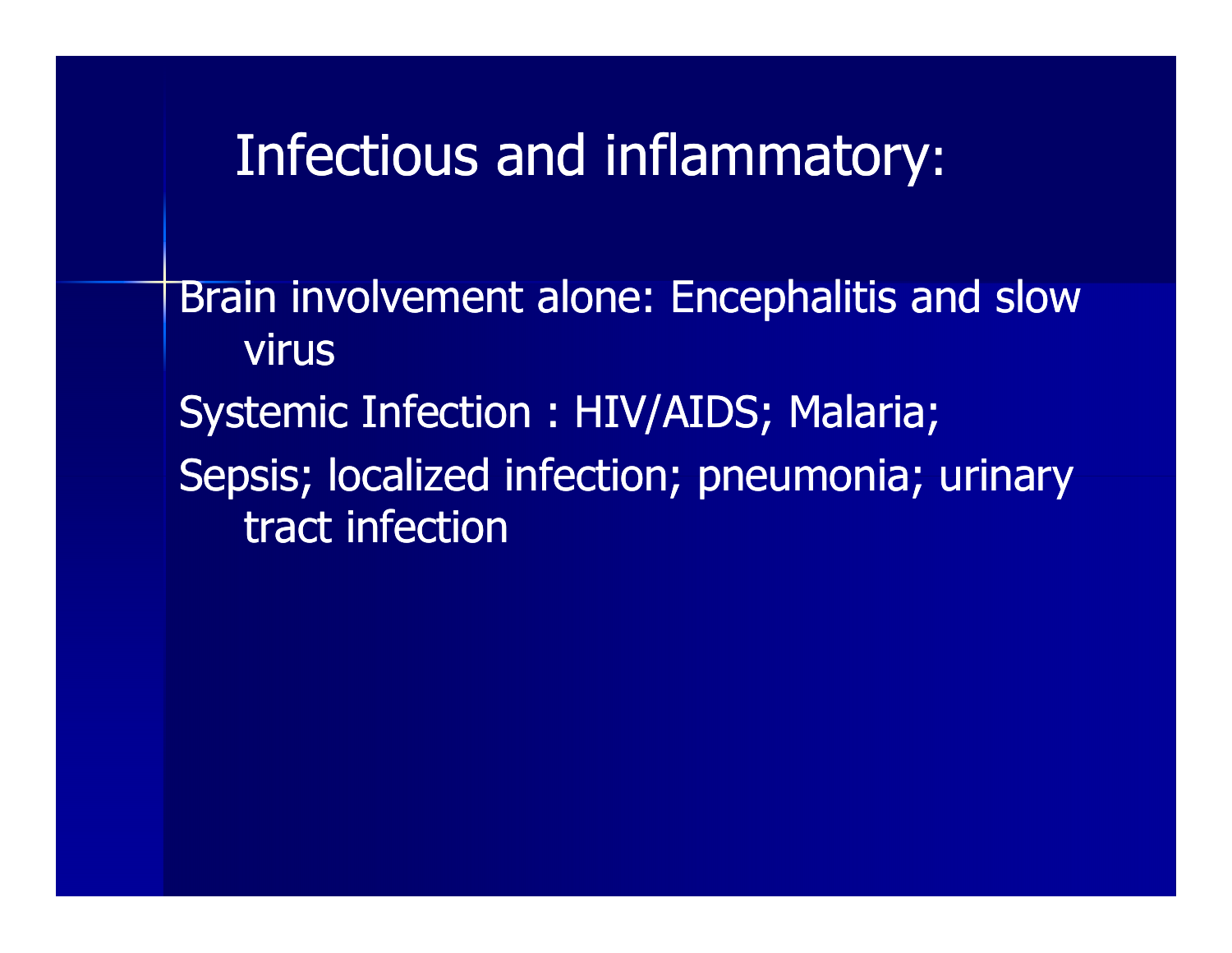- Metabolic: Anemia; hypoxia; hypercarbia, hyper/hyopocalcemia; Renal dysfunction; hepatic dysfunction;
- $\mathcal{L}_{\mathcal{A}}$ Endocrine: thyroid; parathyroid; Adrenal;<br>pheochromocytoma pheochromocytoma
- –Vitamin deficiency: vitamin B12, thiamine, niacin ; folate
- $\mathcal{L}_{\mathcal{A}}$  , where  $\mathcal{L}_{\mathcal{A}}$  is the set of the set of the set of the set of the set of the set of the set of the set of the set of the set of the set of the set of the set of the set of the set of the set of the – Substance induce :Opioid; Anticholinergic;<br>Anxiolytic; corticosteroid; Antiaarhythmic; immunosuppressant; anticonvulsant; antihypertensive; sympathomimetic, Antidepressant; alcohol; cocaine; phencyclidine; cannabis; inhalants; hallucinogens<sup>'</sup>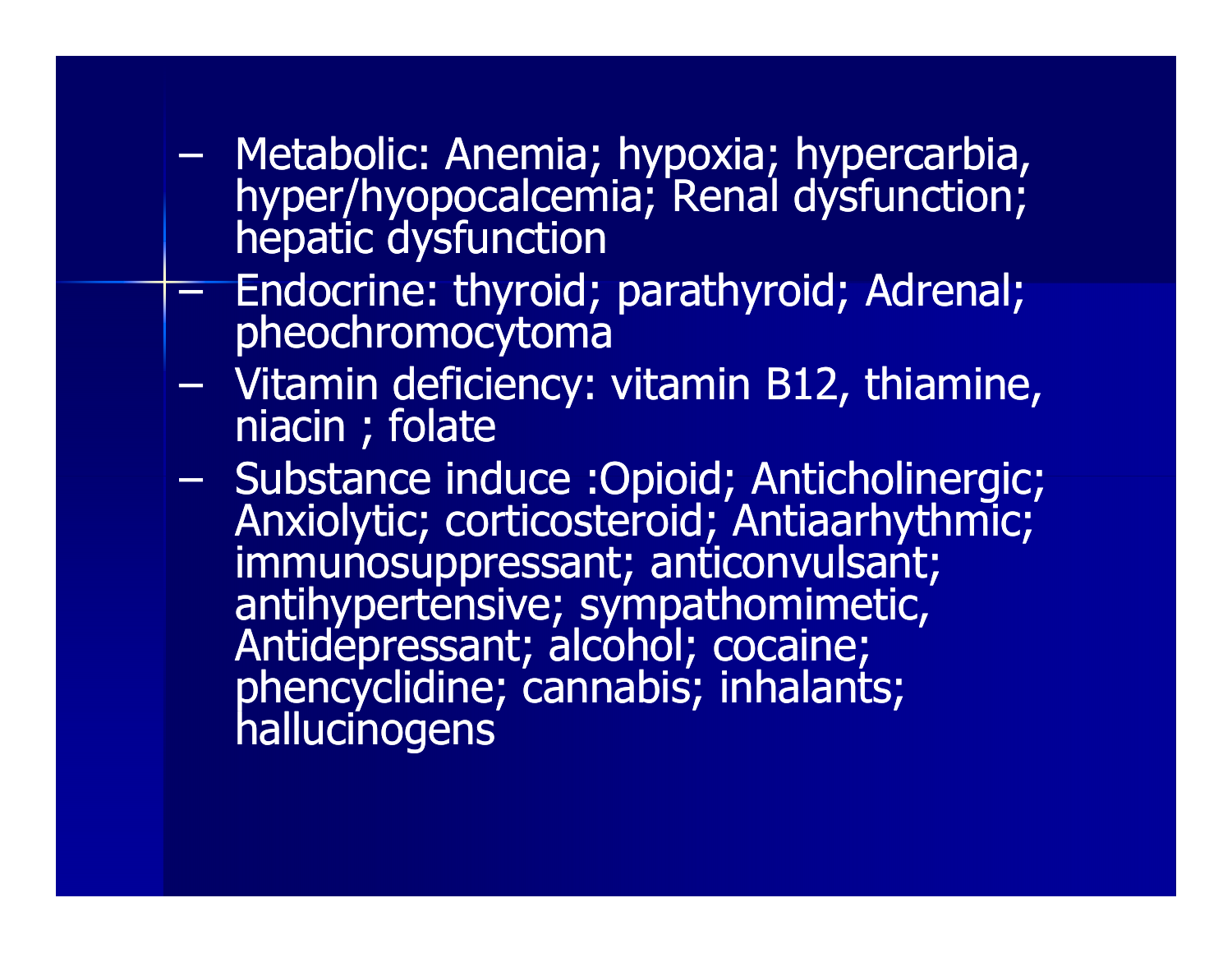■ In contrast to psychiatric states resulting from the emotional distress or psychological reaction to a general medical condition,

**n** this category of illness includes only those disorders in which medical condition, through physiological means ,  $\rightarrow$  has<br>directly imnacted, on the functioning a directly impacted on the functioning of the brain as manifested by the appearance of psychiatric symptoms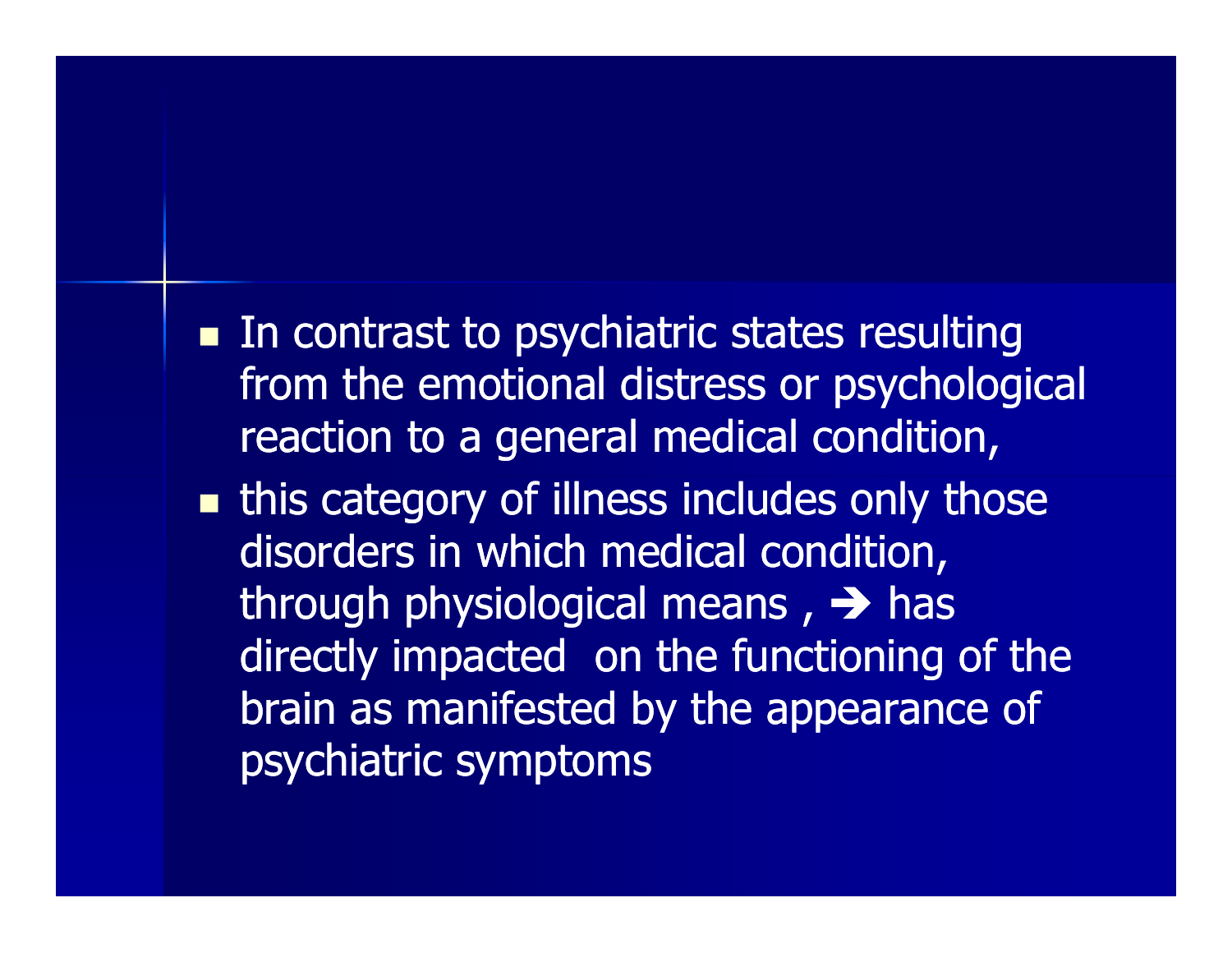#### DSM-IV-TR CLASSIFICATION OF MENTAL DISORDERS DUE TO GENERAL MEDICAL CONDITION

■ Delirium ■ Dementia Amnestic disorder ■ Psychotic disorder ■ Mood disorder Anxiety disorder ■ Sleep disorder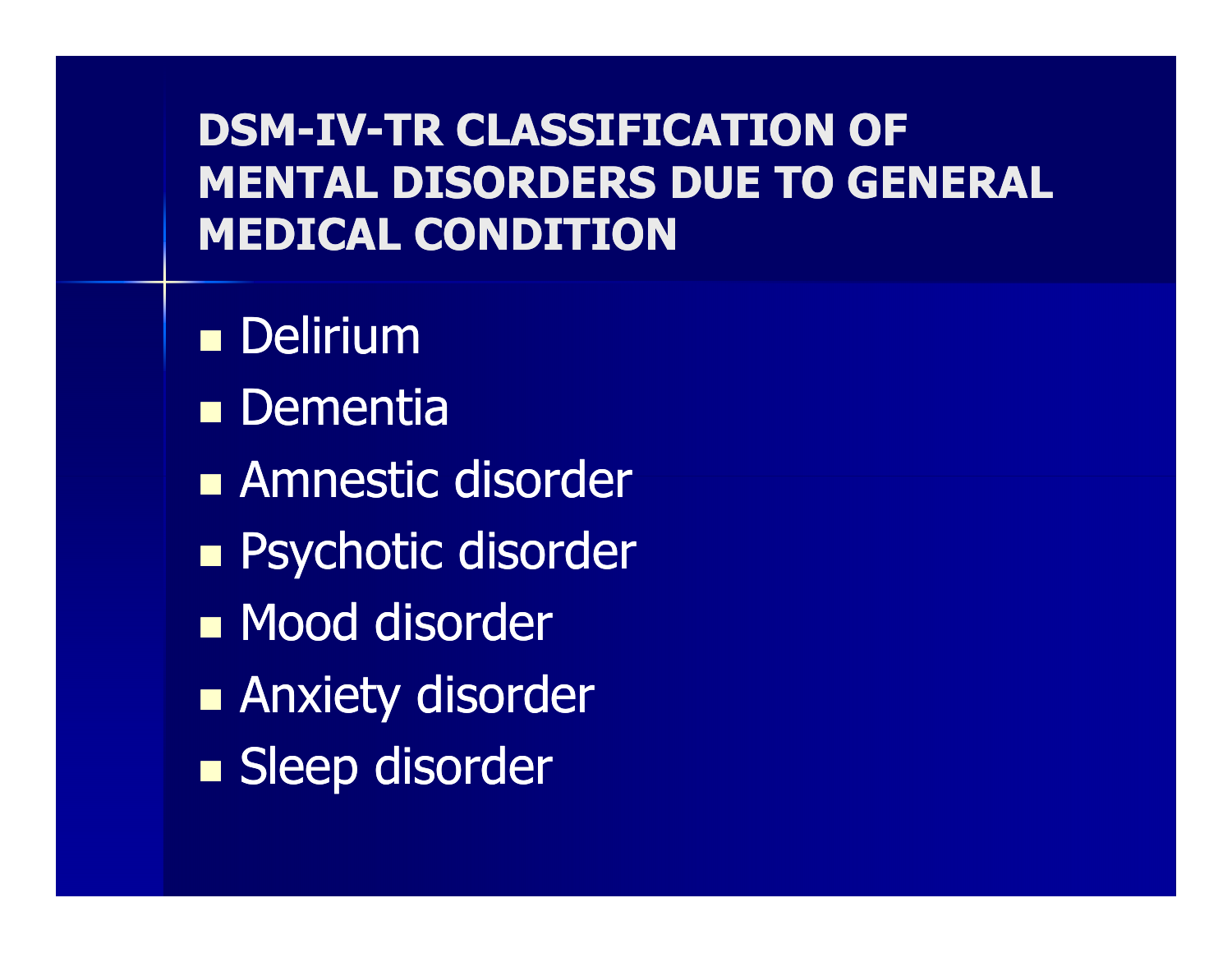- **Sexual dysfunction**
- Catatonic disorder
- **Representative change**
- Mental disorder not otherwise specified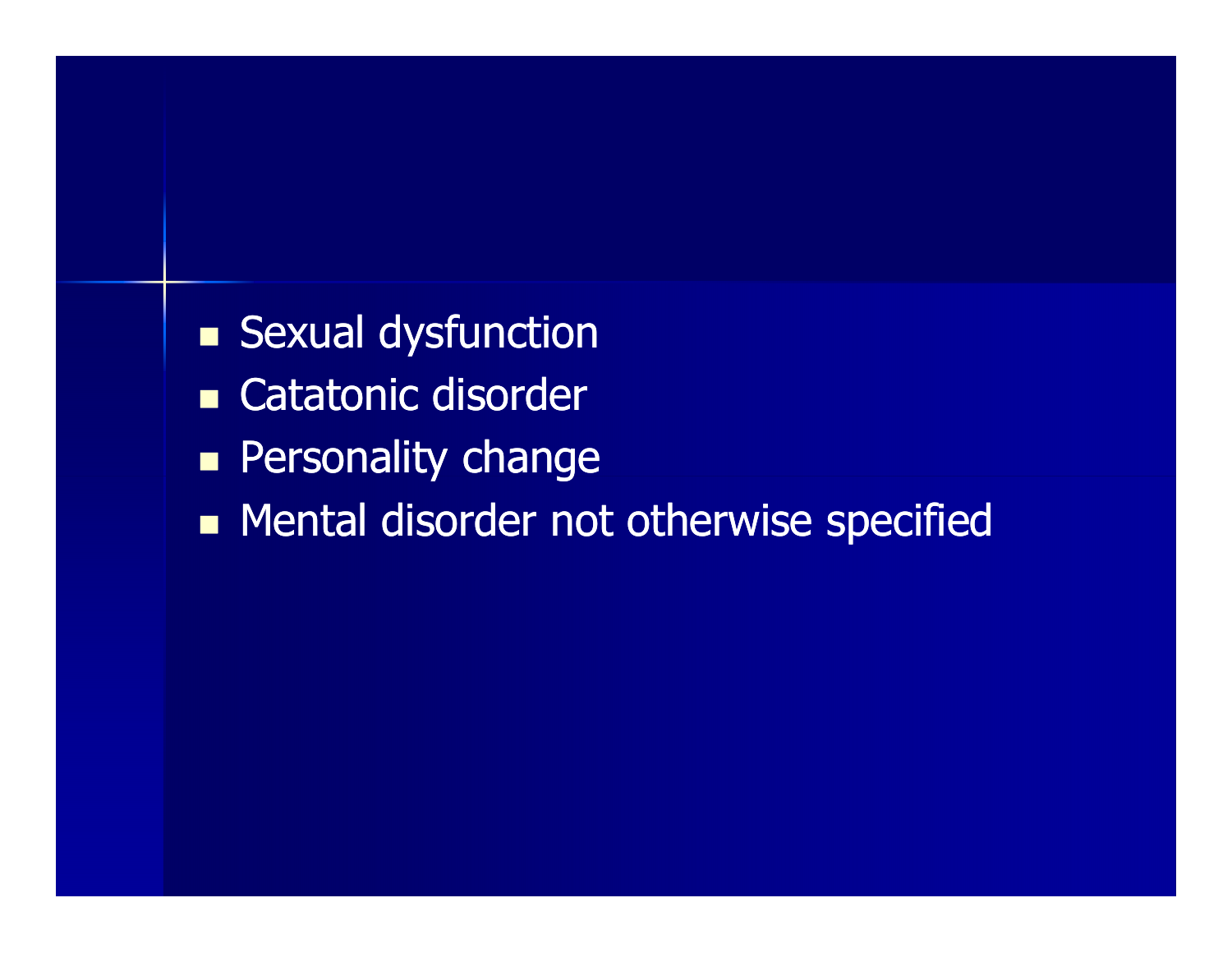#### EVIDENCE OF PHYSIOLOGICAL CAUSE

- $A.$  Presence of the general medical condition based on history, laboratory findings, imaging studies, or physical examination
- . Temporal association between onset, B. exacerbation,or remission of the general condition and the mental disorder
- C. Presence of atypical features, unusual presenting features may suggest a nonprimary mental disorder as examples of such features, DSM-IV-TR cites atypical age of onset (e.g., first appearance of schizophrenia –like symptoms in 75-year-old)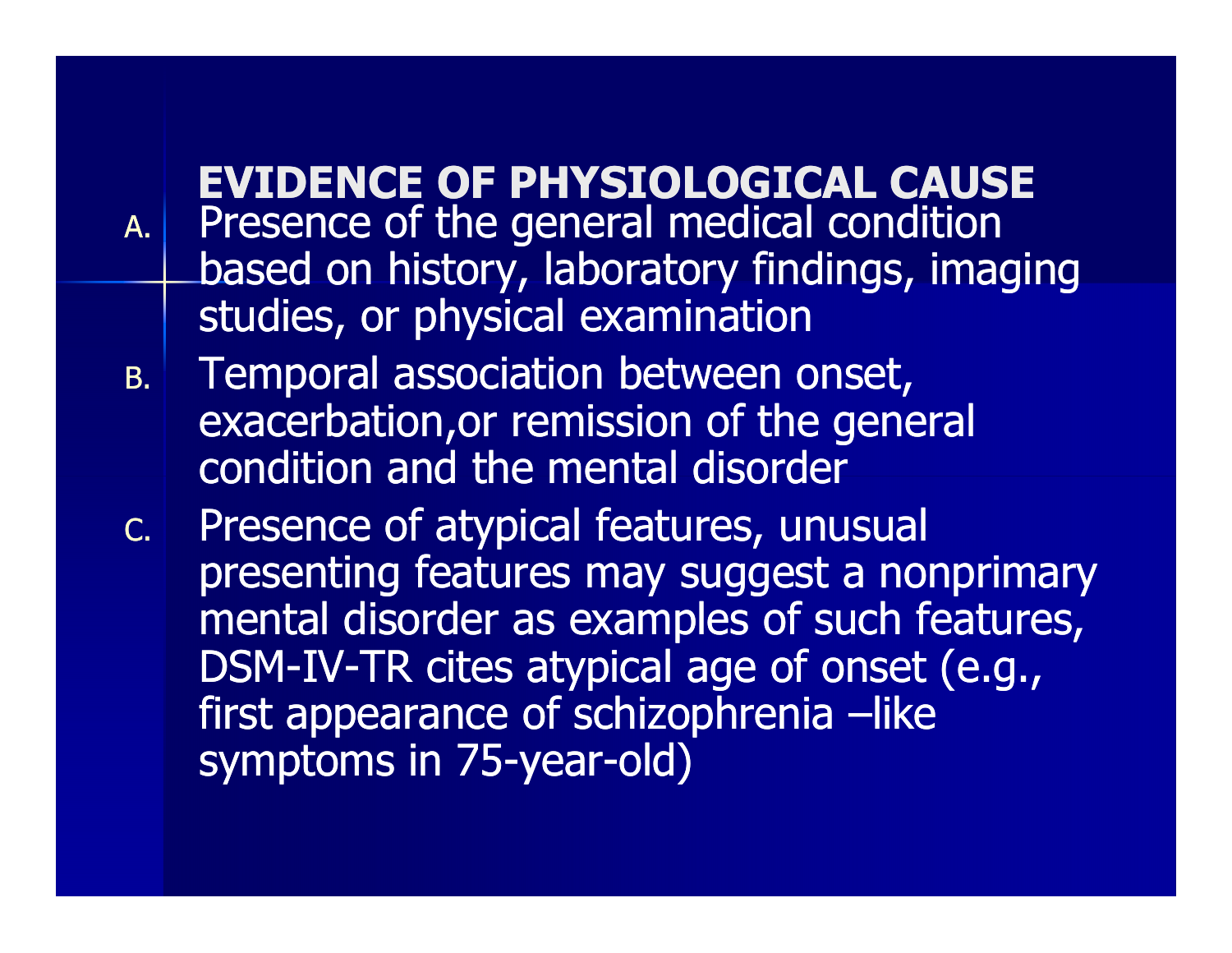# Cognitive disorders due to Infection

- **Includes: delirium, dementia, and** amnestic syndromes
- Delirium

 - is characterized by disturbance of alertness and attentiveness, cognitive or perceptual changes; and symptoms that evolve over hours, or days typically in fluctuating manner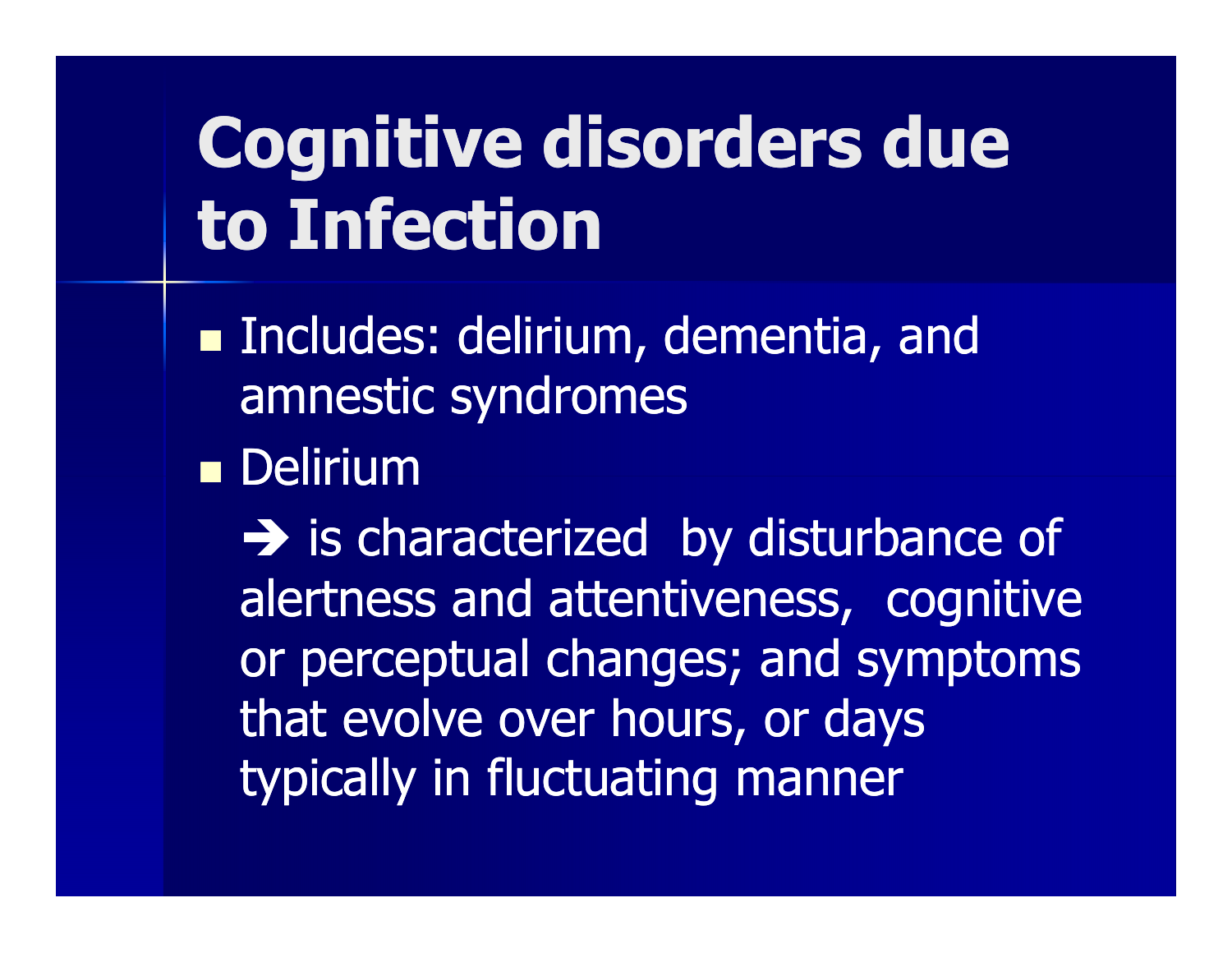# Epidemiology

- Prevalence  $+/-$  1 % in those older<br>than 55 years of age than 55 years of age
- affects approximately 20 to 30 % of individuals hospitalized for medical and surgical reason
- 30-40% of hospitalized AIDS pts develop delirium
- **Tras much as 80** as much as 80% of patients with terminal illness near death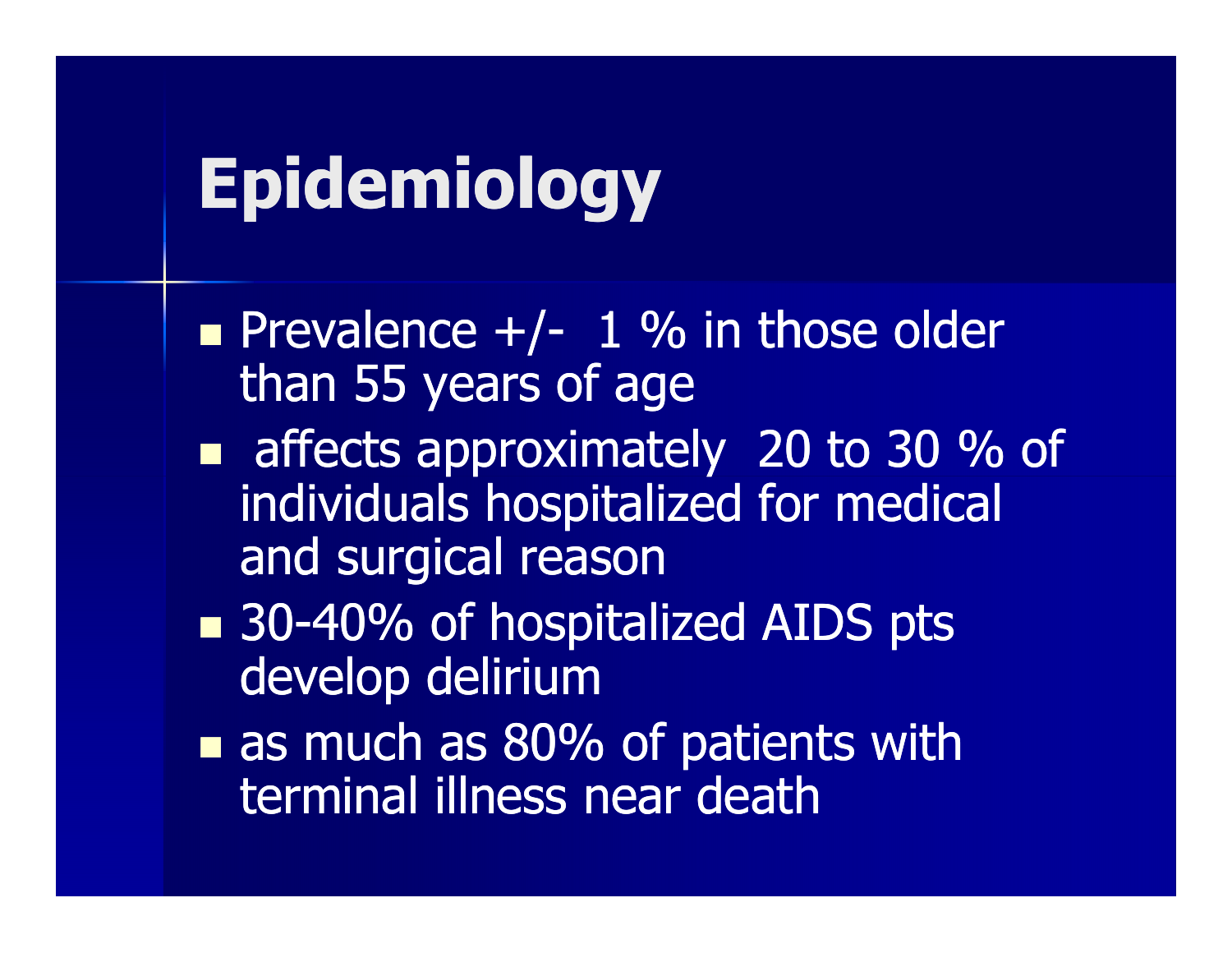# etiology

- Delirium due to HIV /AIDS disease
- Delirium due to Malaria
- Delirium due to Sepsis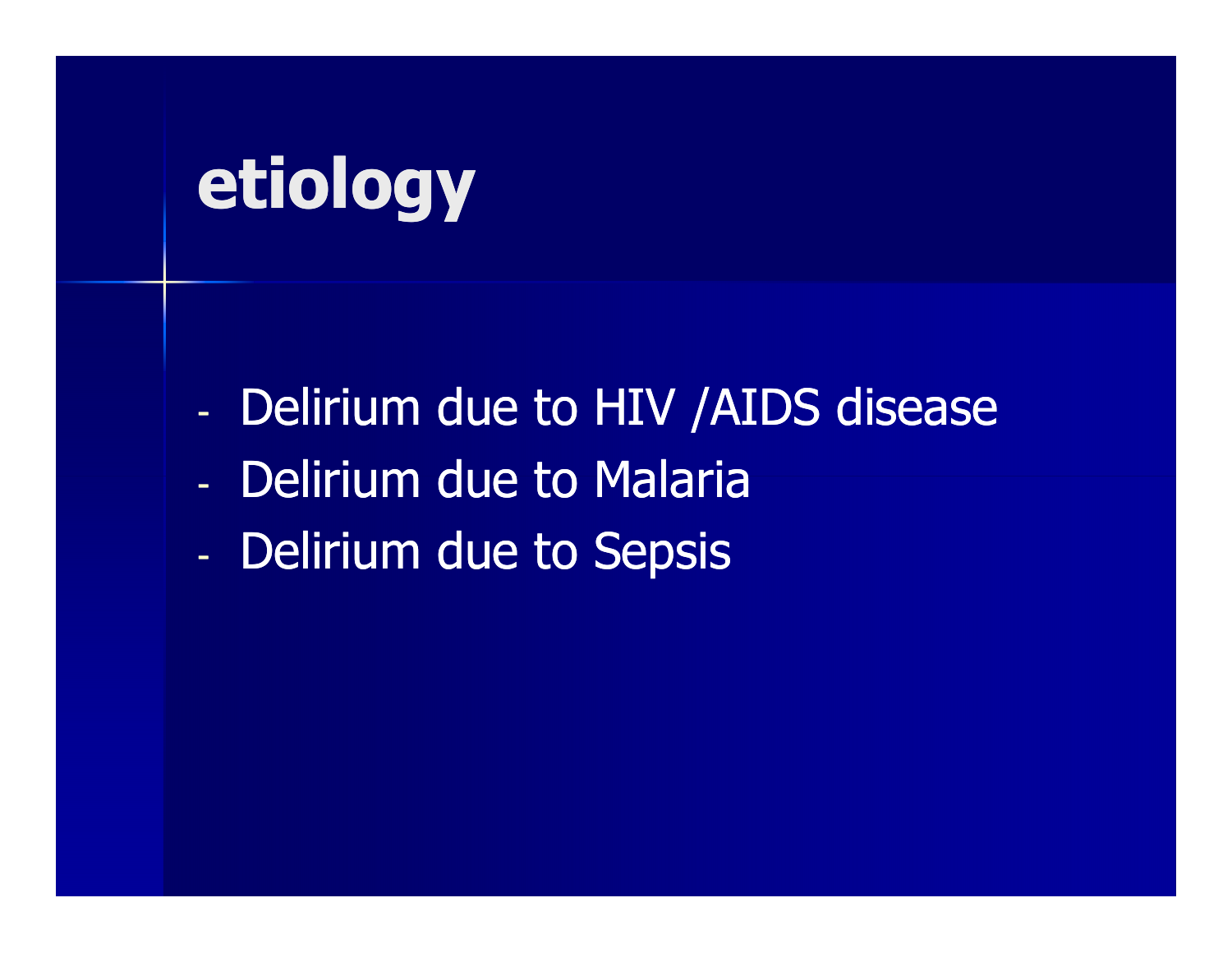# Pathophysiology

- **The pathophysiology of delirium is poorly** understood.
- Hypofunction of cholinergic systems is postulated to underlie the cognitive defects seen in delirium
- **Dystunction of Dysfunction of the reticular activating** system
- **H** Hype Hyperfunction in mesocorticolimbic dopaminergic pathways --> excess dopamin<br>release release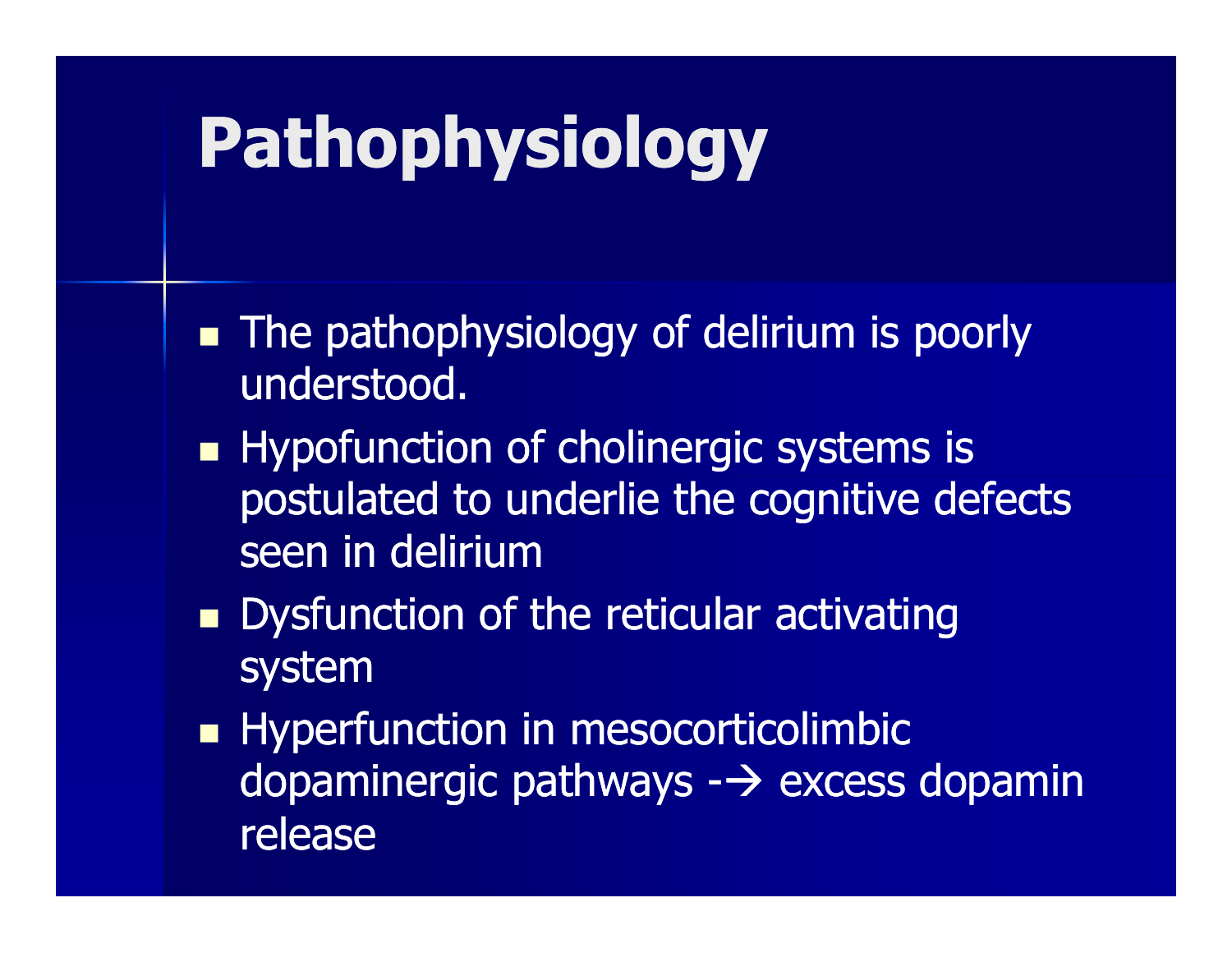# Diagnosis and Clinical features

- ■ Disturbance of consciouness
- **Psychomotor disturbances : agitation,** hypoactive
- A change in cognition: memory deficit, disorientation, languange disturbances
- Confusion and reactivity to hallucinations and disorientation
- Pts may attempt to remove IV lines, catheters, ECG leads, and other tubes or may attempt to ambulate under safe condition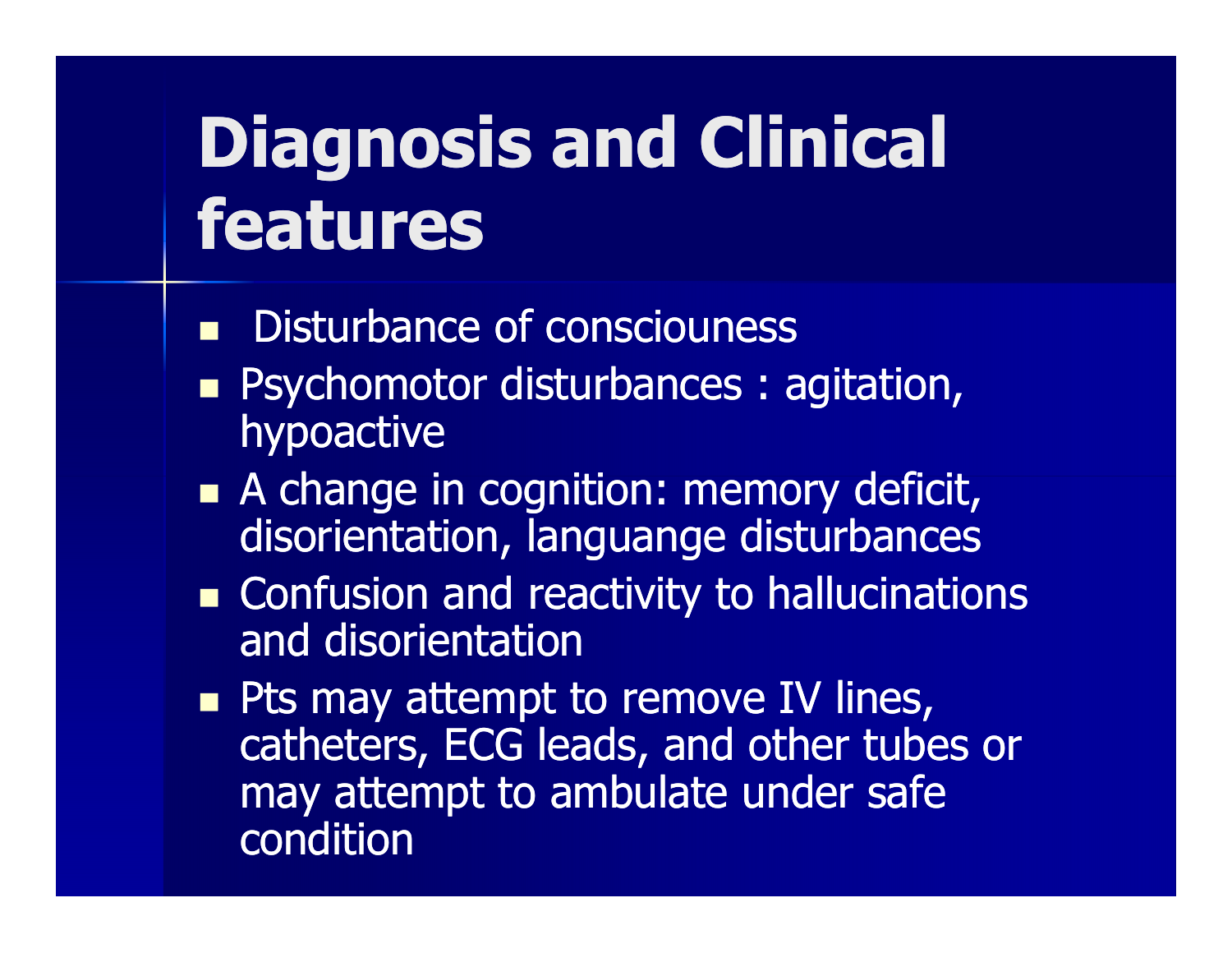■ The disturbance develops over a short period of time (usually hours to days)

**There is evidence from the history,** physical examination or laboratory findings that the disturbance is caused by direct physiological consequences of general medical condition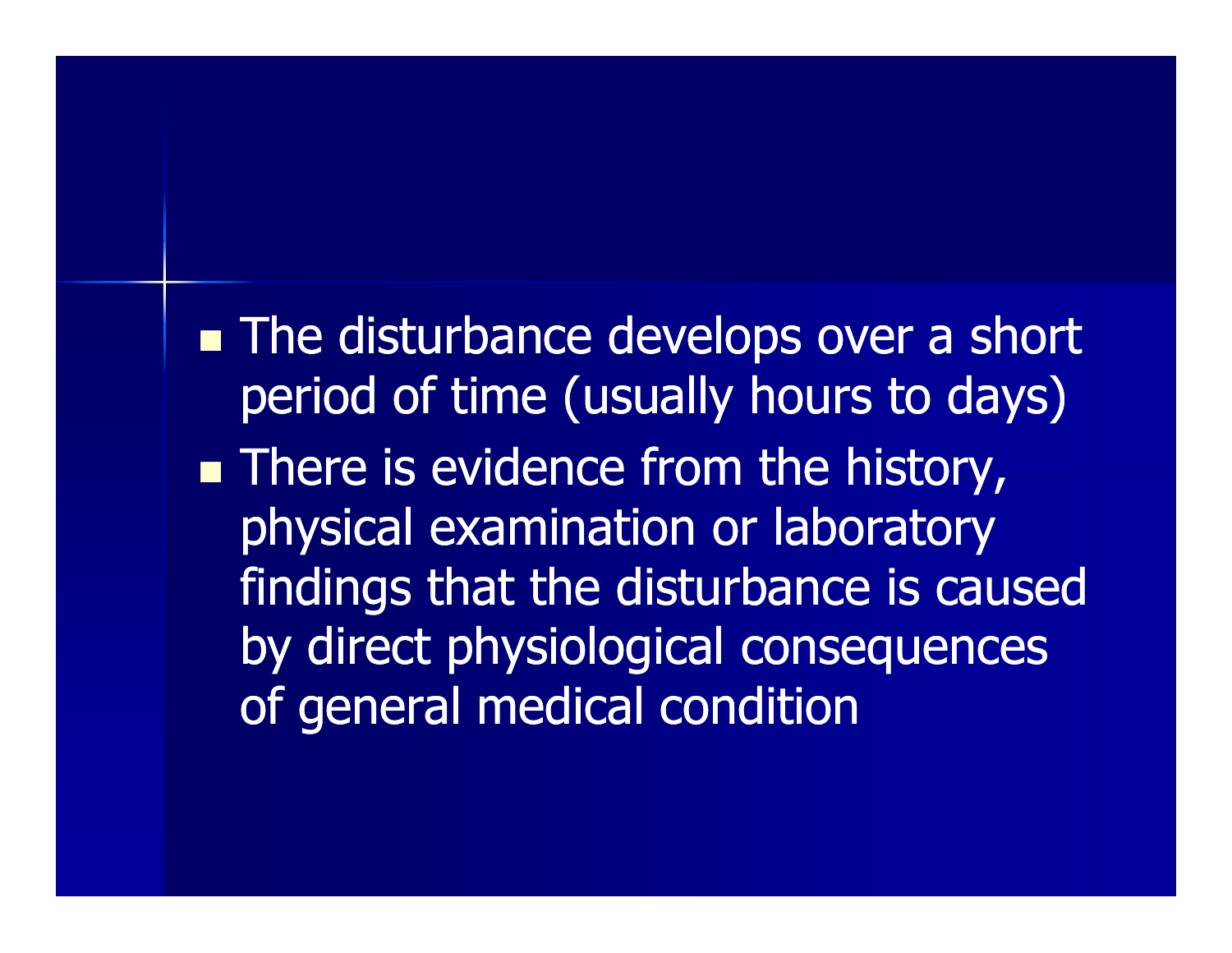### Laboratory Findings

**Elevated white blood count** ■ HIV profiling In case HIV infection In most deliria, Electroencephalogram (EEG) demonstrates non focal background slowing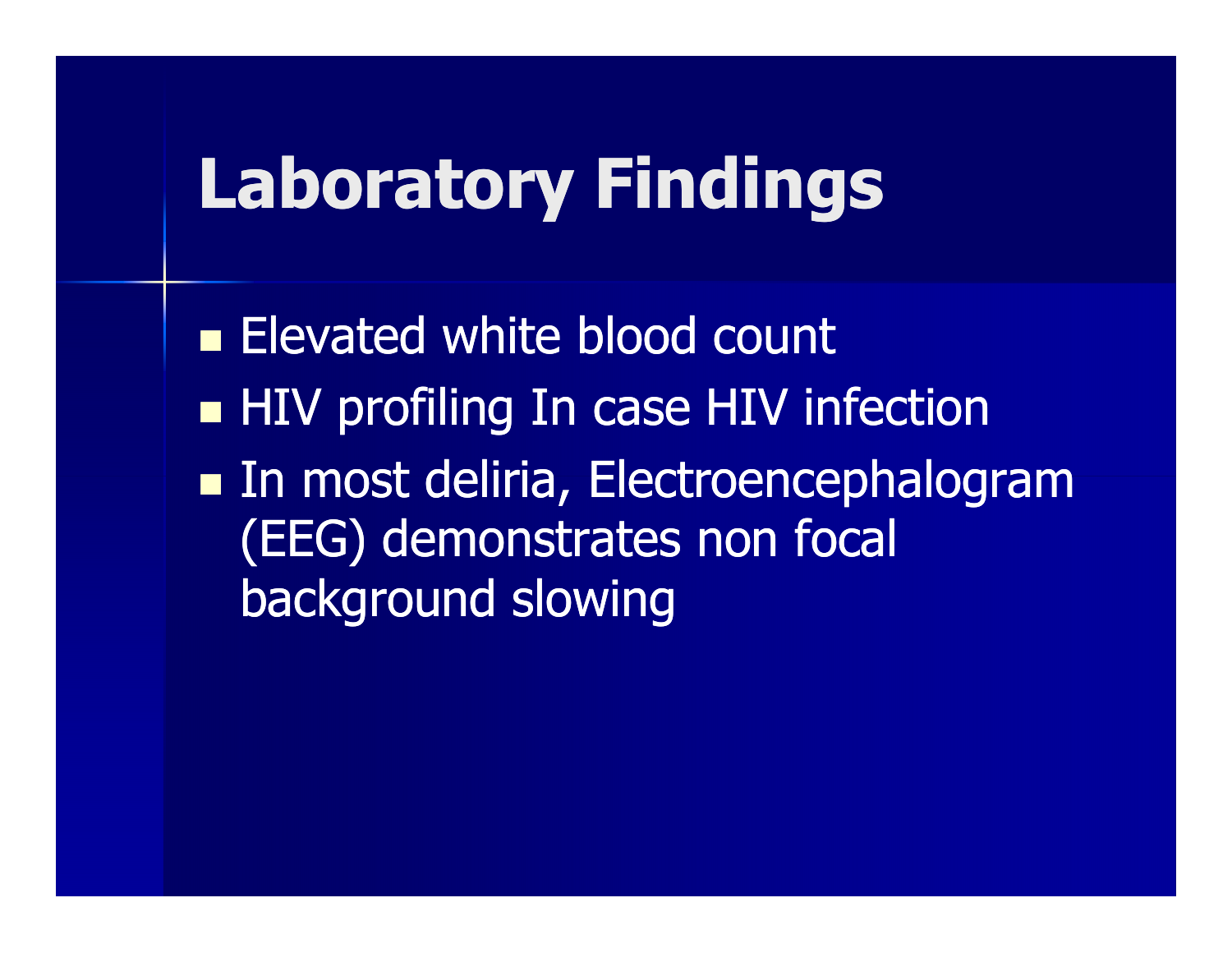## Course and prognosis

- Most individuals w/ delirium recover fully, despite the often dramatic fluctuations in cognition, alertness and mood encountered in this syndromes
- Course usually is dictated by the rapidity with which the offending cause is removed
- **delirium in AIDS patients**  $\rightarrow$  **only 27% had** complete recovery of cognitive function, possibly because of underlying AIDS dementia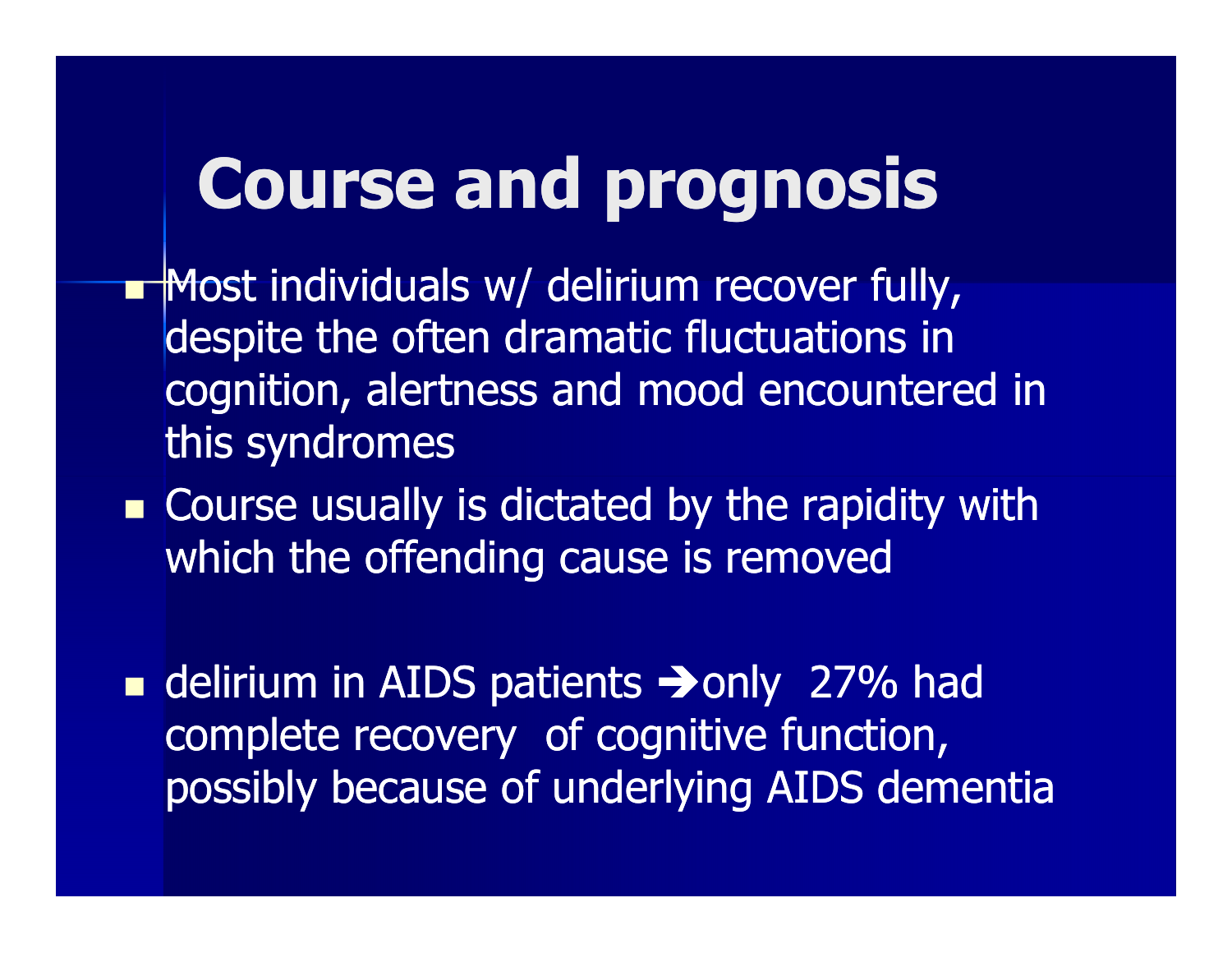#### Treatment

- $\Box$  Three major goals of delirium treatment
- 1. To Find and to reverse the contributors to delirium
- 2. To Ensure the patient's safety while educating patients, family and staff
- 3. Symptomatic treatment of behavioral disturbances associated w/ delirium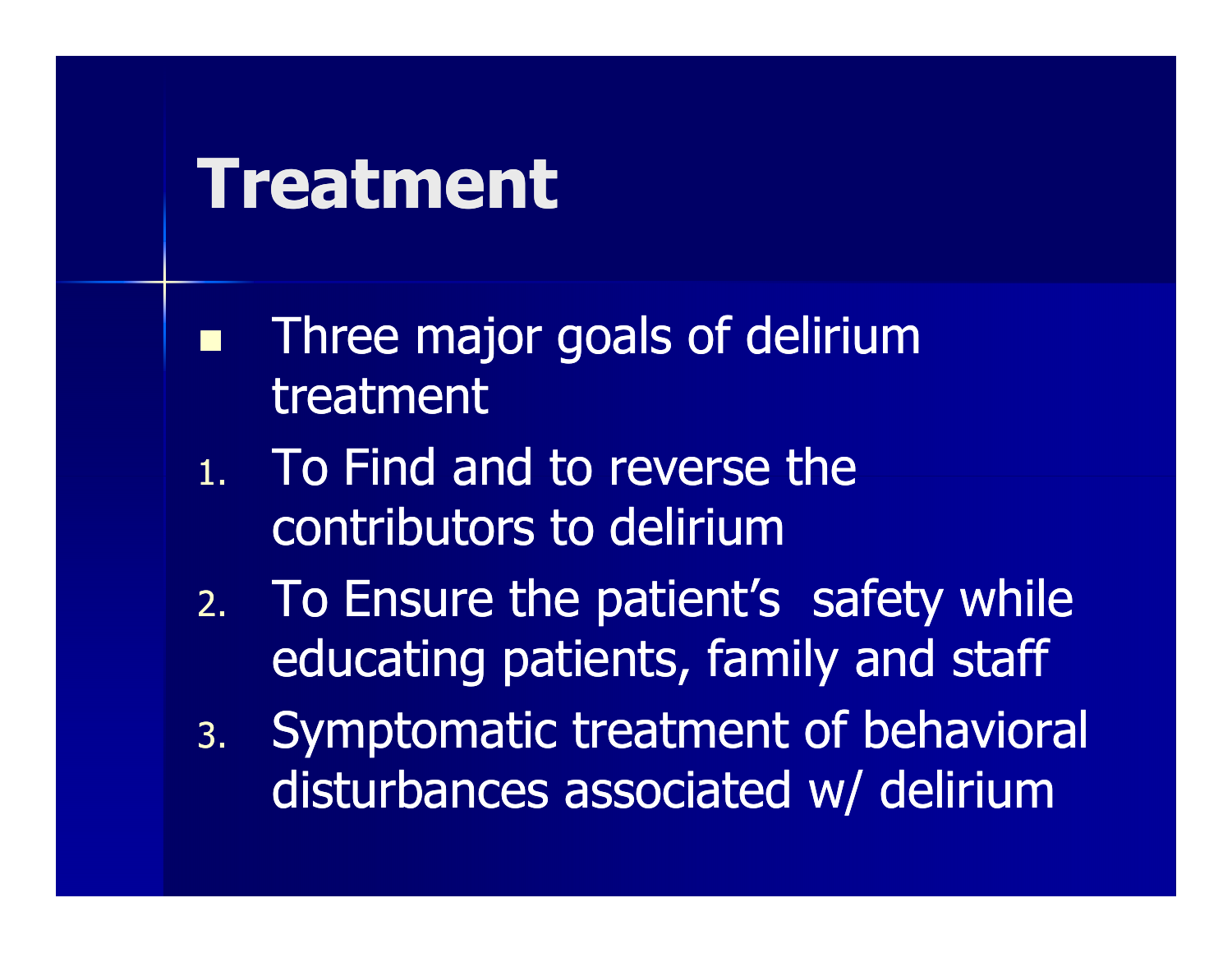#### ■ Pharmacologic

- High potency antipsychotic agent: Low dosages Haloperidol 0,5-1 mg orally or parentally
- **Low potency antipsychotic agent,** benzodiazepine should avoided > worsen deliria state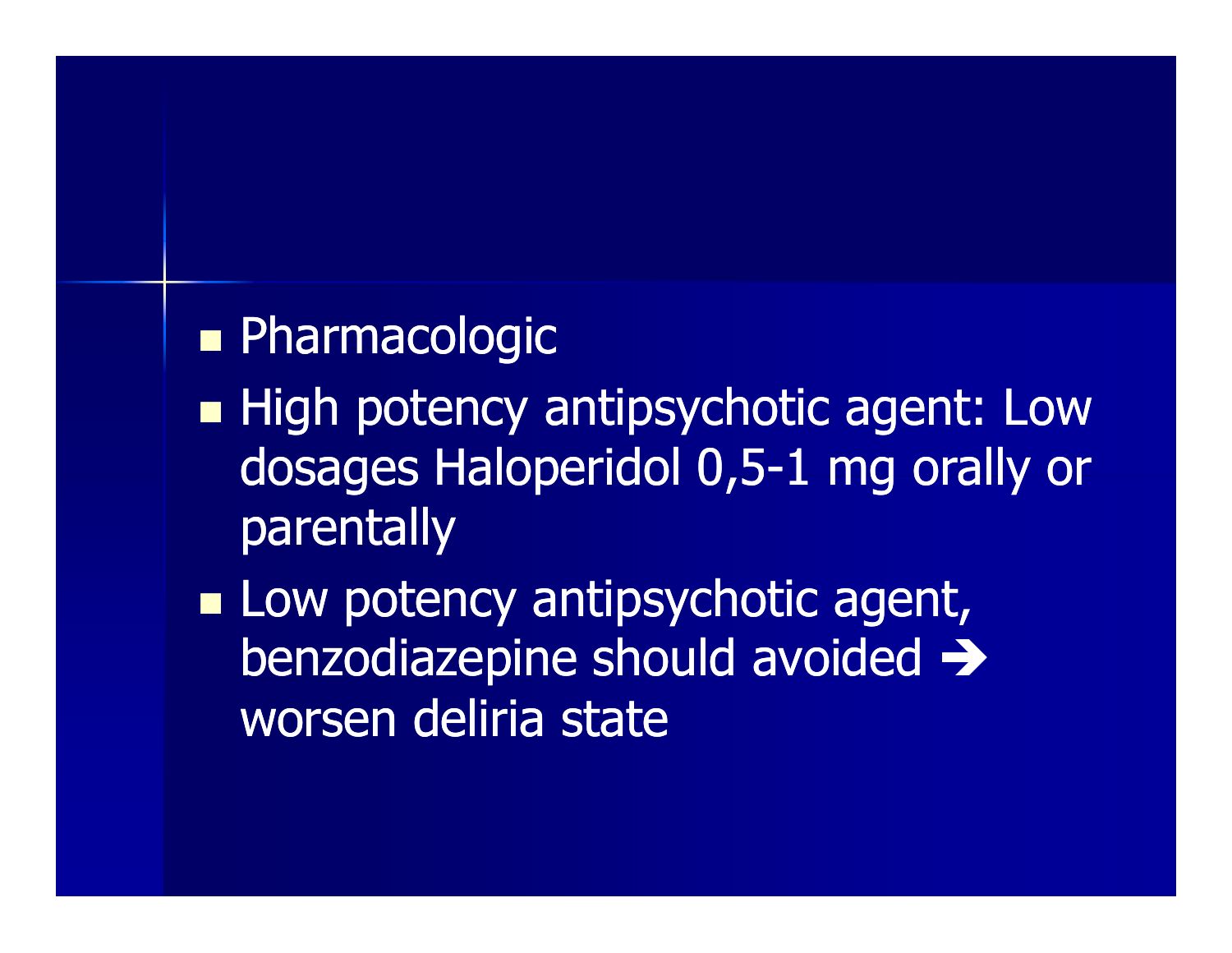# Dementia due to HIV/AIDS

#### ■ Dementia

is characterized by widespread cognitive deficit, which includes, but are not limited to, memory impairment. The afflicted individual experiences significant impairment in social or occupational functioning

One-third of asymptomatic individuals with HIV and one-half of individuals w/ AIDS show cognitive impairment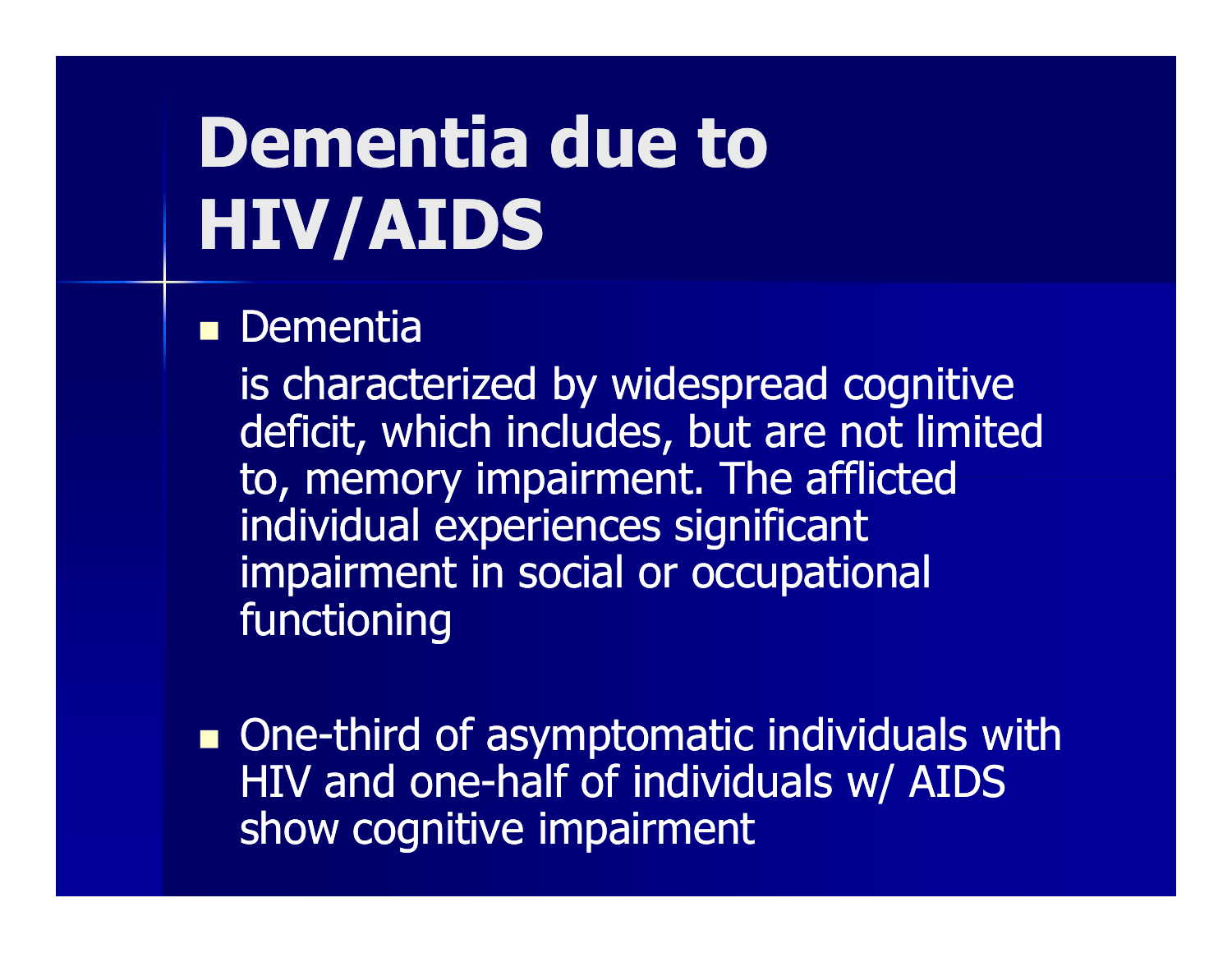**Encephalopathy in HIV infection is** associated with dementia and is termed acquired immune deficiency syndrome (AIDS) dementia complex, or HIV dementia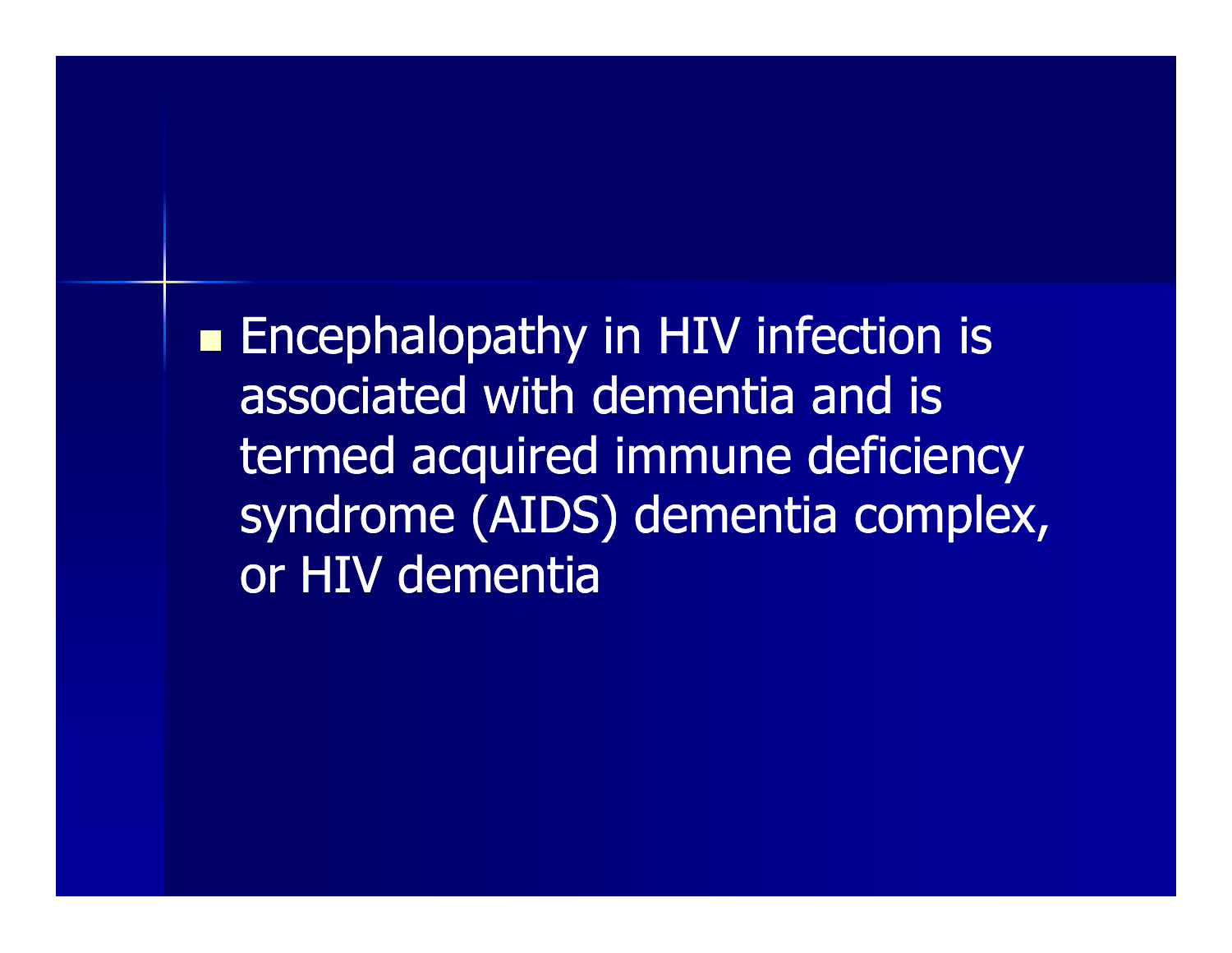# Epidemiology

- AIDS dementia complex→ pts w/<br>advanced immunodeficiency advanced immunodeficiency
- ■↑ viral load → dementia<br>■ Introduction bighly activ
- Introduction highly active antiretroviral therapies (HAART)→ ↓ incidence dementia - < 10% pts w/ AIDS
- Before effective antiretroviral treatments were developed > AIDS<br>dementia complex -> +/- 60% dementia complex → +/- 60%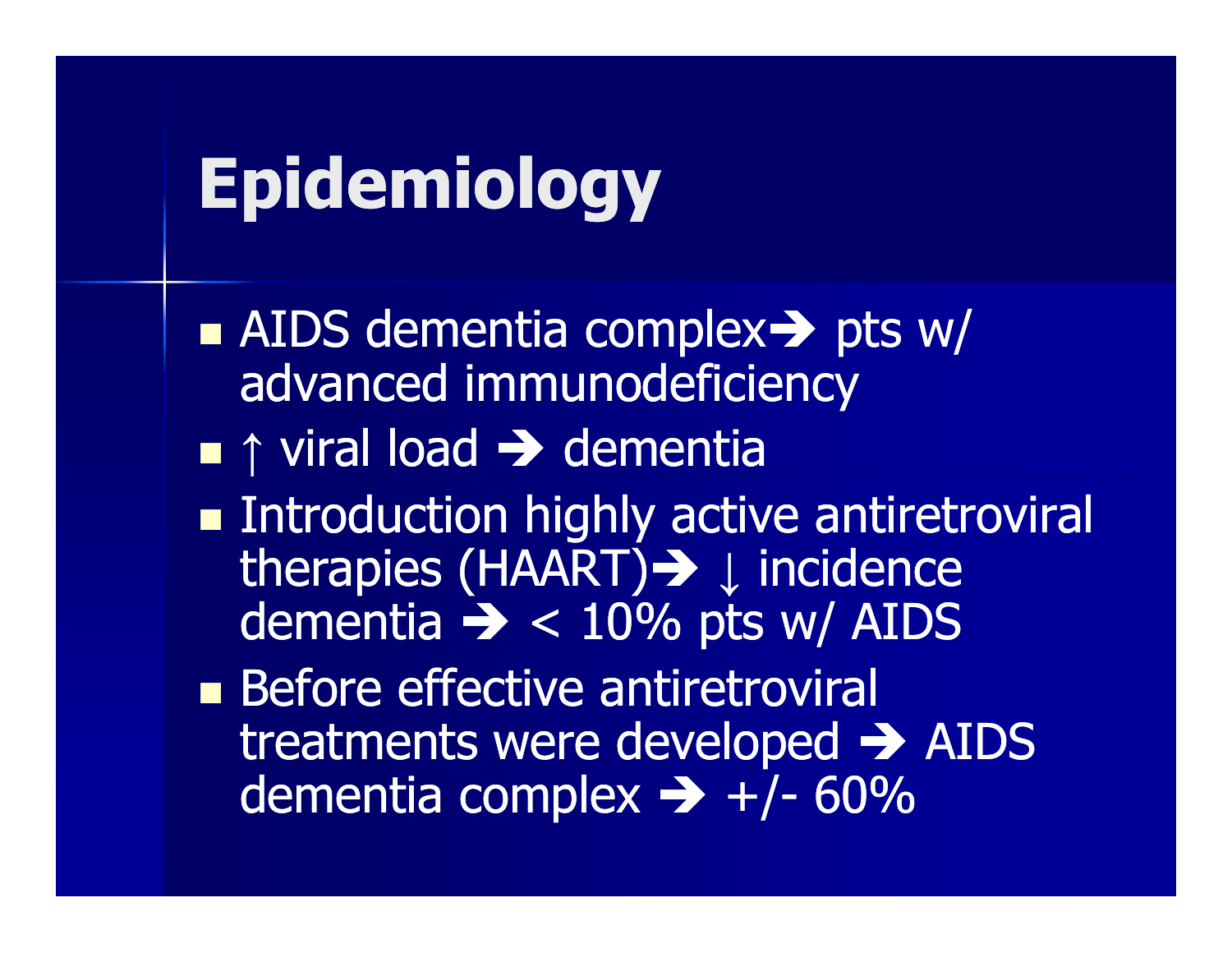HIV also associated w/ many opportunistic infections - neurological complication

■ The most common → cryptococcal<br>meningitis: toxonlasmosis: meningitis; toxoplasmosis; cytomegalovirus (CMV) encephalitis; progressive multifocal leucoencephalopathy; neurosyphilis and CNS lymphoma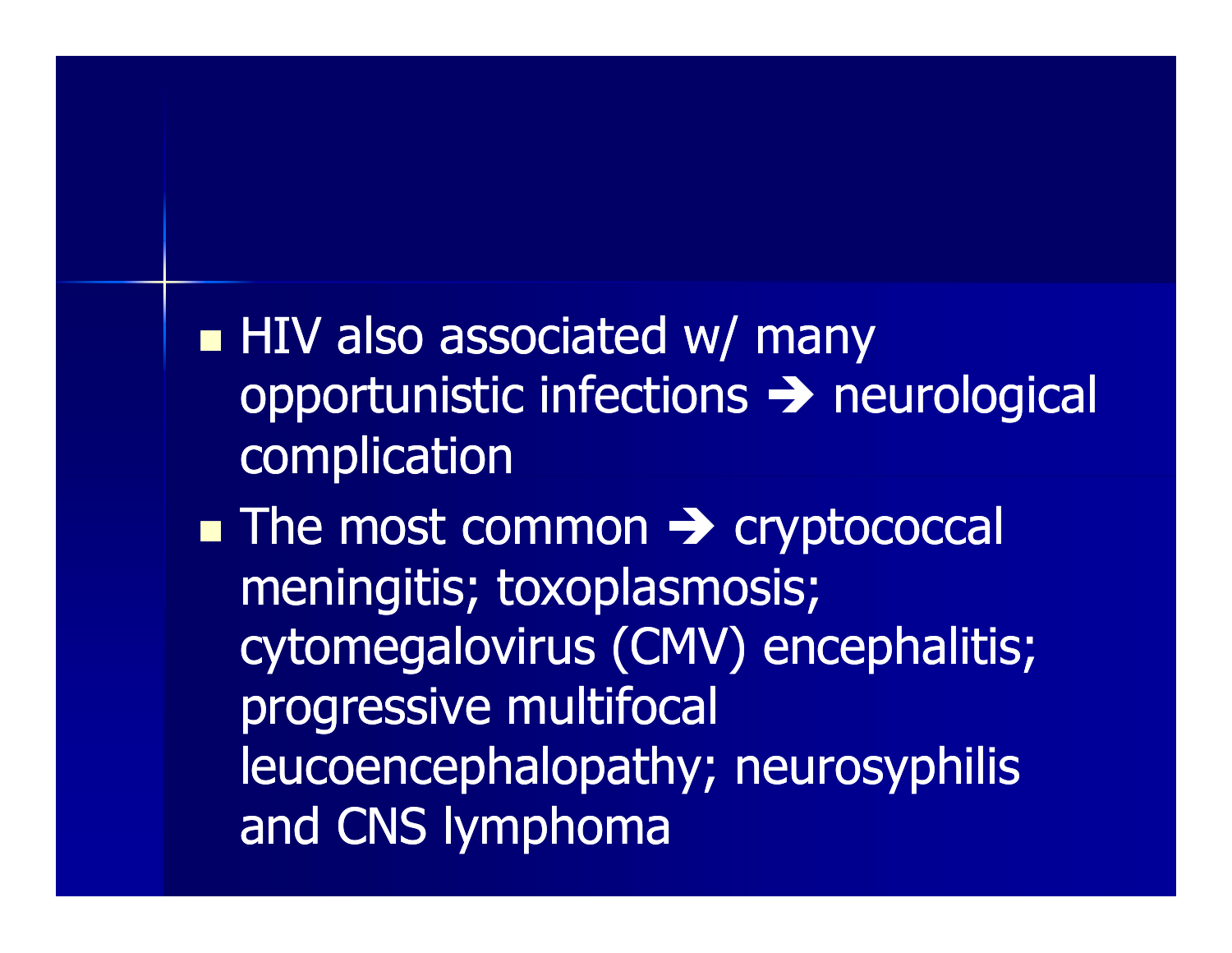### etiology

Scientists postulate cholinergic deficit and inflammatory change as potential explanations for changes in neurotransmission - dementia

Infection of HIV capable of causing dementia presumably exert their effects through one or more of these mechanisms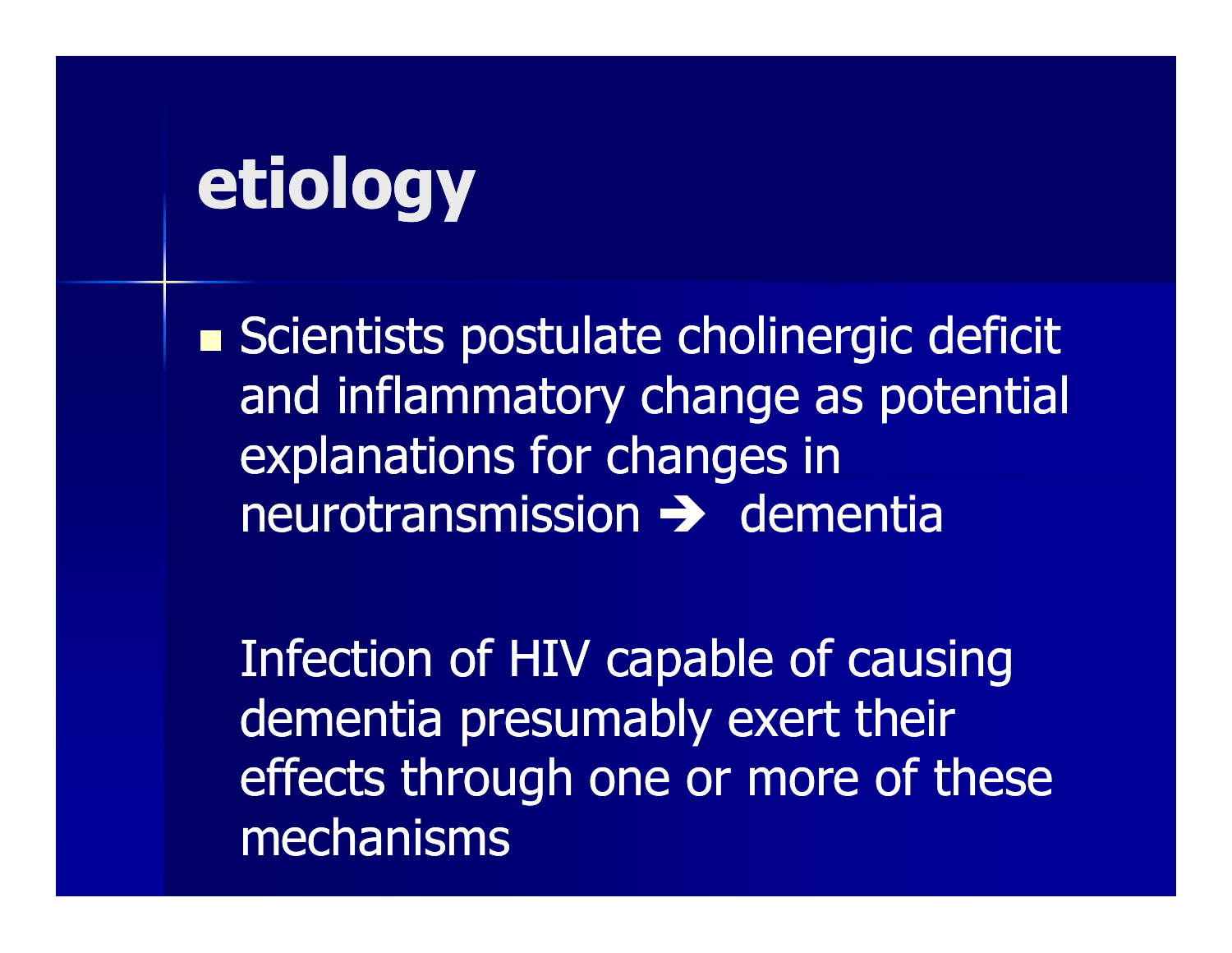In some cases, dementia is not due to the effect of HIV on the CNS but rather to, the effects of accompanying opportunistic lesions of the brain (e.g., toxoplasmosis and lymphoma), in which case dementia should be attributed to those lessions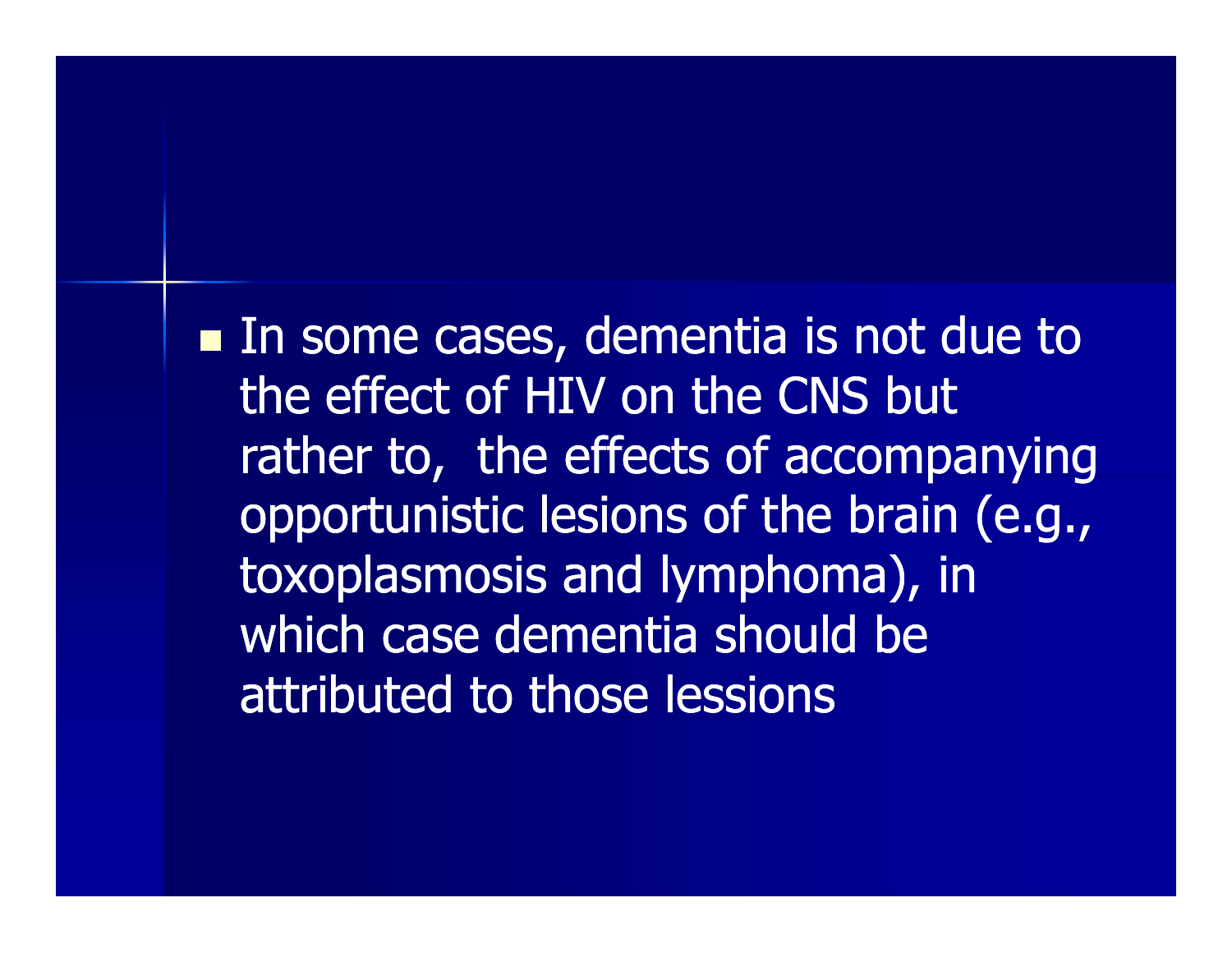# Clinical features and Diagnose

- Type of HIV- associated dementia is<br>subcortical dementia subcortical dementia
- Individual w/ HIV-associated dementia: apathetic and psychomotor slowing
- Gait ataxia, tremor. And decline handwriting skills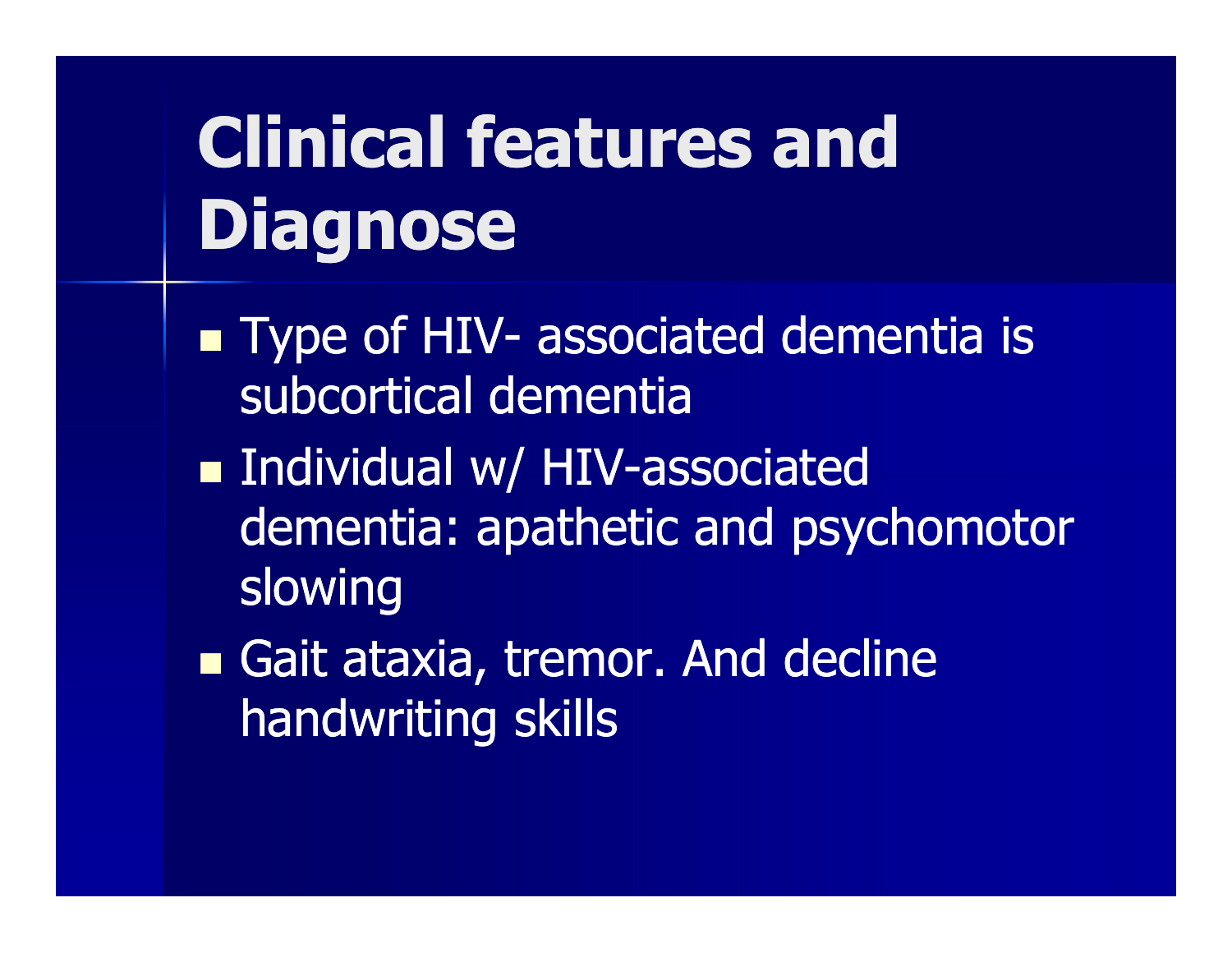#### **DSM-IV-TR Criteria for** dementias due to other general medical conditions

- A. the development of multiple cognitive deficit manifest by
- **1). Memory impairment (impaired** ability to learn new information or to recall previously learned information
- 2) one or more of the following cognitive disturbances
- (a).aphasia (languange disturbance)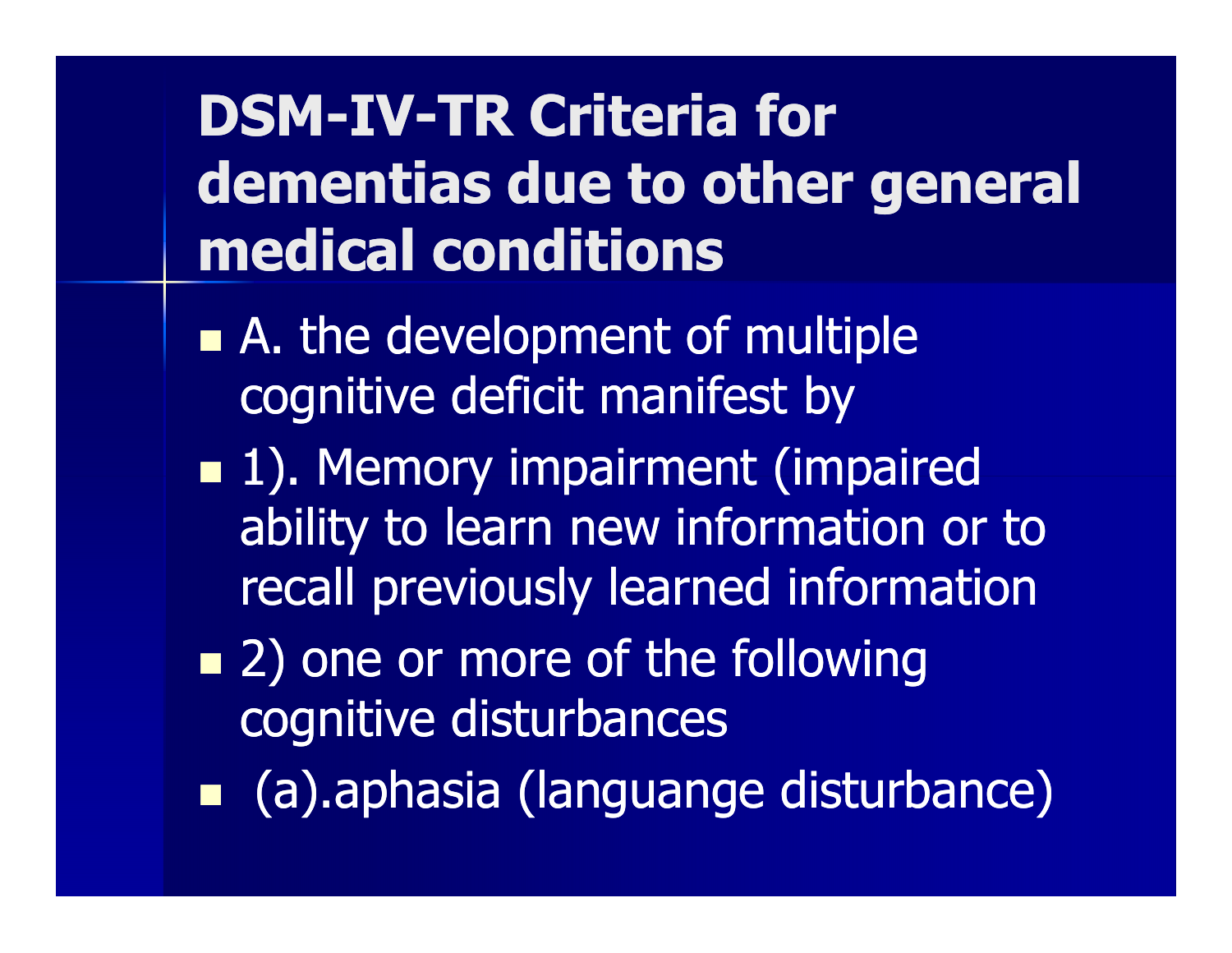**(b)** Aphasia (impaired ability to carry out motor activity despite intact motor function)( c) Agnosia (failure to recognize or to identify object, despite intact sensory function(d) disturbance in executive functioning (i.e., planning, organizing, sequencing and abstracting)

B. The cognitive deficits in criteria A1 and A2 each cause significant impairment in social or occupational functioning and represant a significant decline from a previous level of funtioning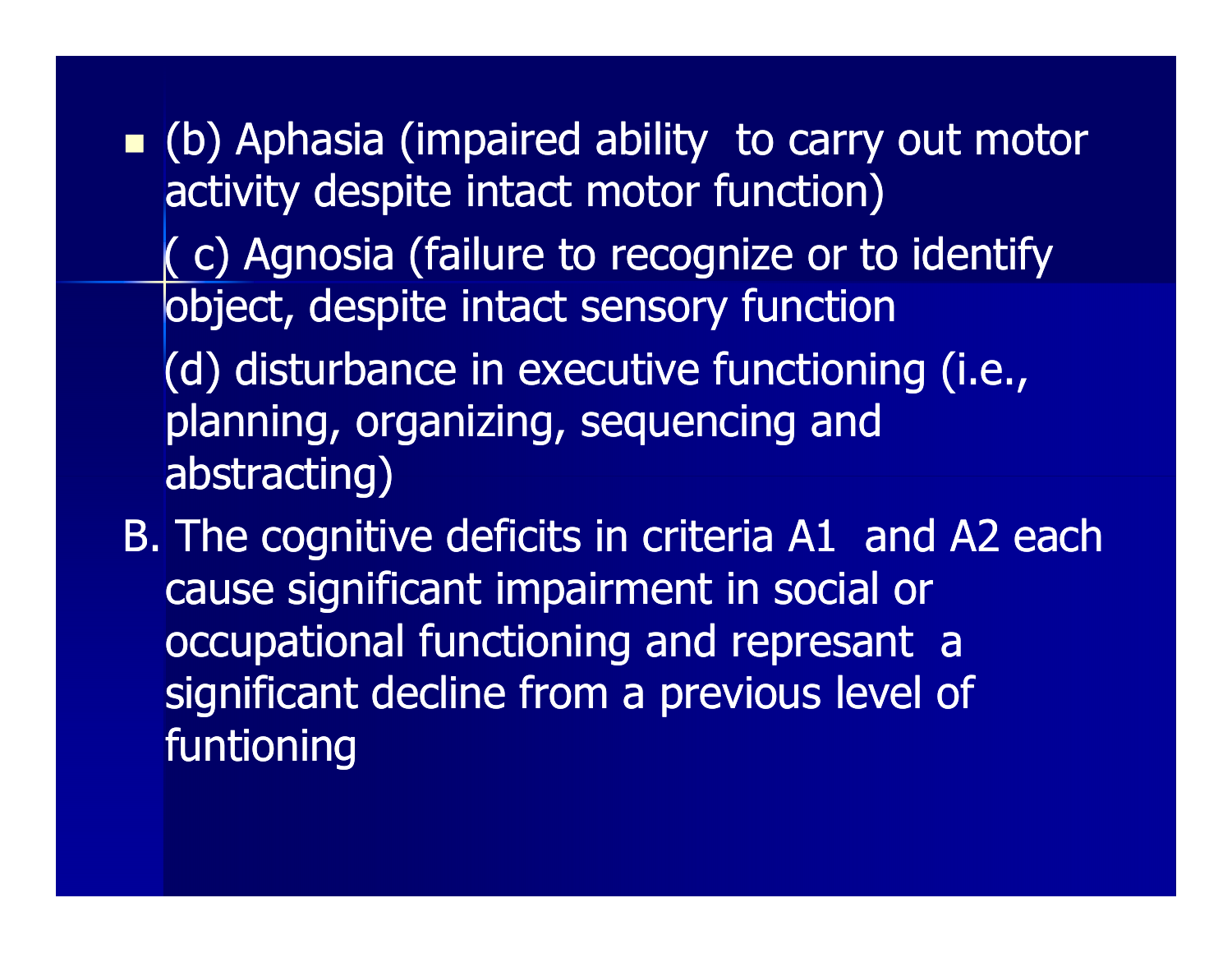$\blacksquare$  C. there is evidence from the history, physical examination, or laboratory findings that the disturbance is the direct physiological consequences of general medical condition other than alzheimer's disease or cerebrovascular disease■ D. the deficit donot occur exsclusively during the course of delirium Specify: without behavioral disturbance, with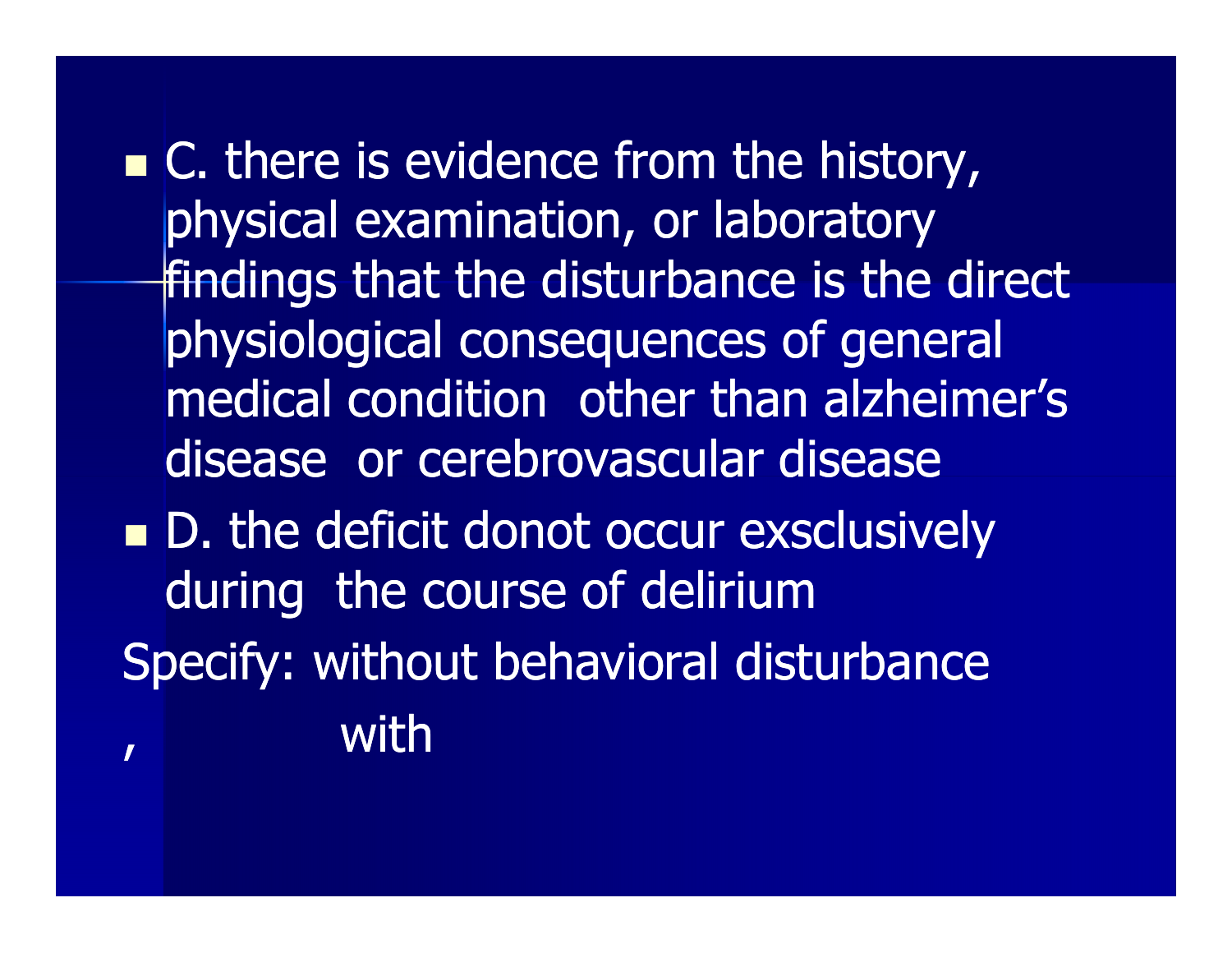### Laboratory findings

- **I S**DINAL HUID MAV SNOW IVMDNOCYLOS **Spinal fluid may show lymphocytosis or elevated** protein or both; presence of white blood cells should prompt a search for opportunistic infection
- MRI→ demyelination of subcortical white matter<br>- PET (positren Emission Temesraphy)
- ■ PET (positron Emission Tomography) -hyperactivity in the thalamus and basal ganglia in early stage HIV-associated dementia A hypoactivity of temporal lobes in late stage
- Histopathologically → white matter and<br>subcortical destruction subcortical destruction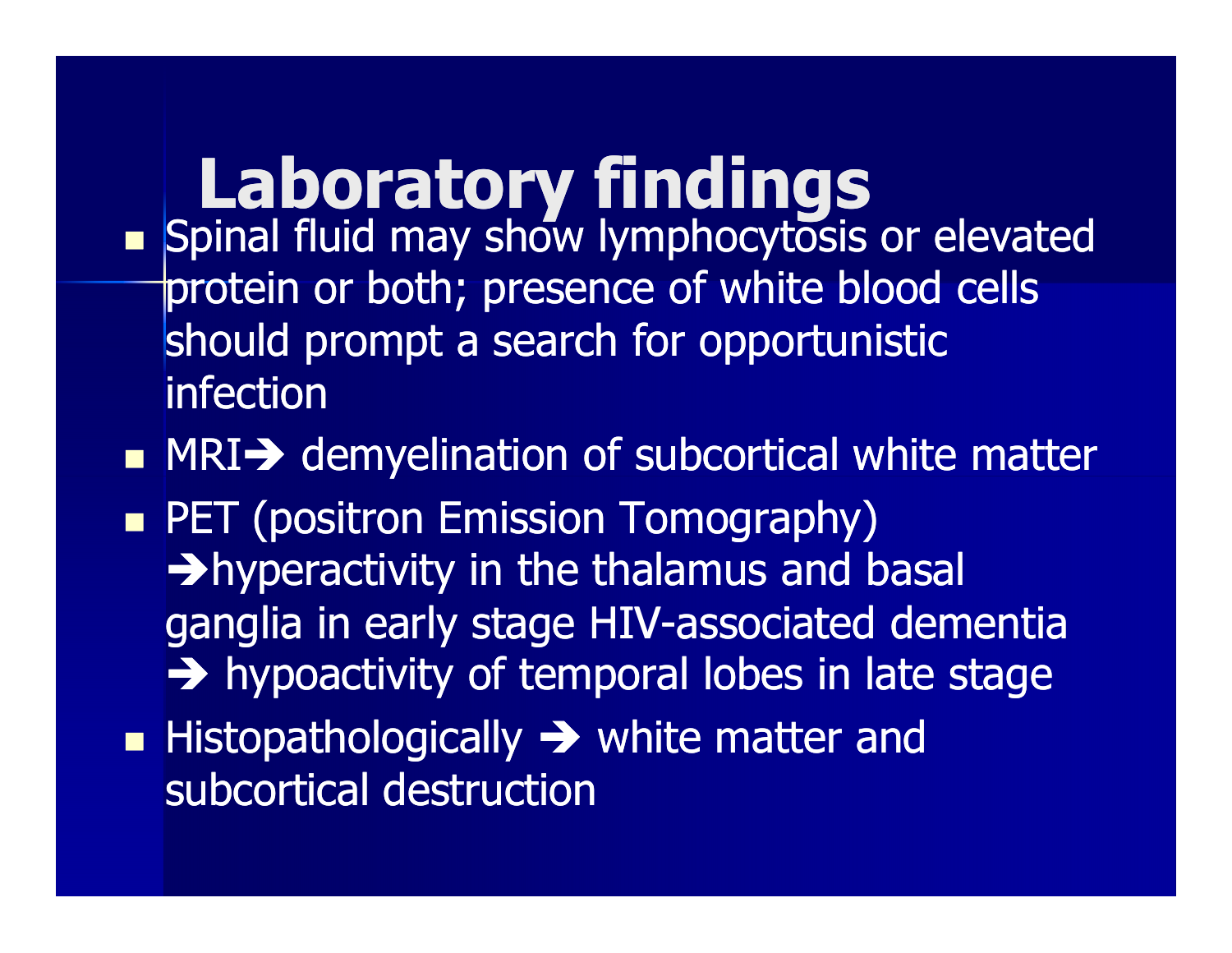#### Treatment

- ■ The primary goal → control the viral load<br>■ Psychotronic medication
- Psychotropic medication
- Atypical antipsychotic aggression or psychosis
- **Antidepressant and mood stabilizer (divalproex)** - labile affect, disinhibition and tearfullness
- Cholinesterase inhibitors → donepezil,<br>| aalantamine and N-methyl -D-Aspartat galantamine and N-methyl –D-Aspartate (NMDA) receptor antagonist > controversial<br>Avoiding polynharmacy
- **• Avoiding polypharmacy**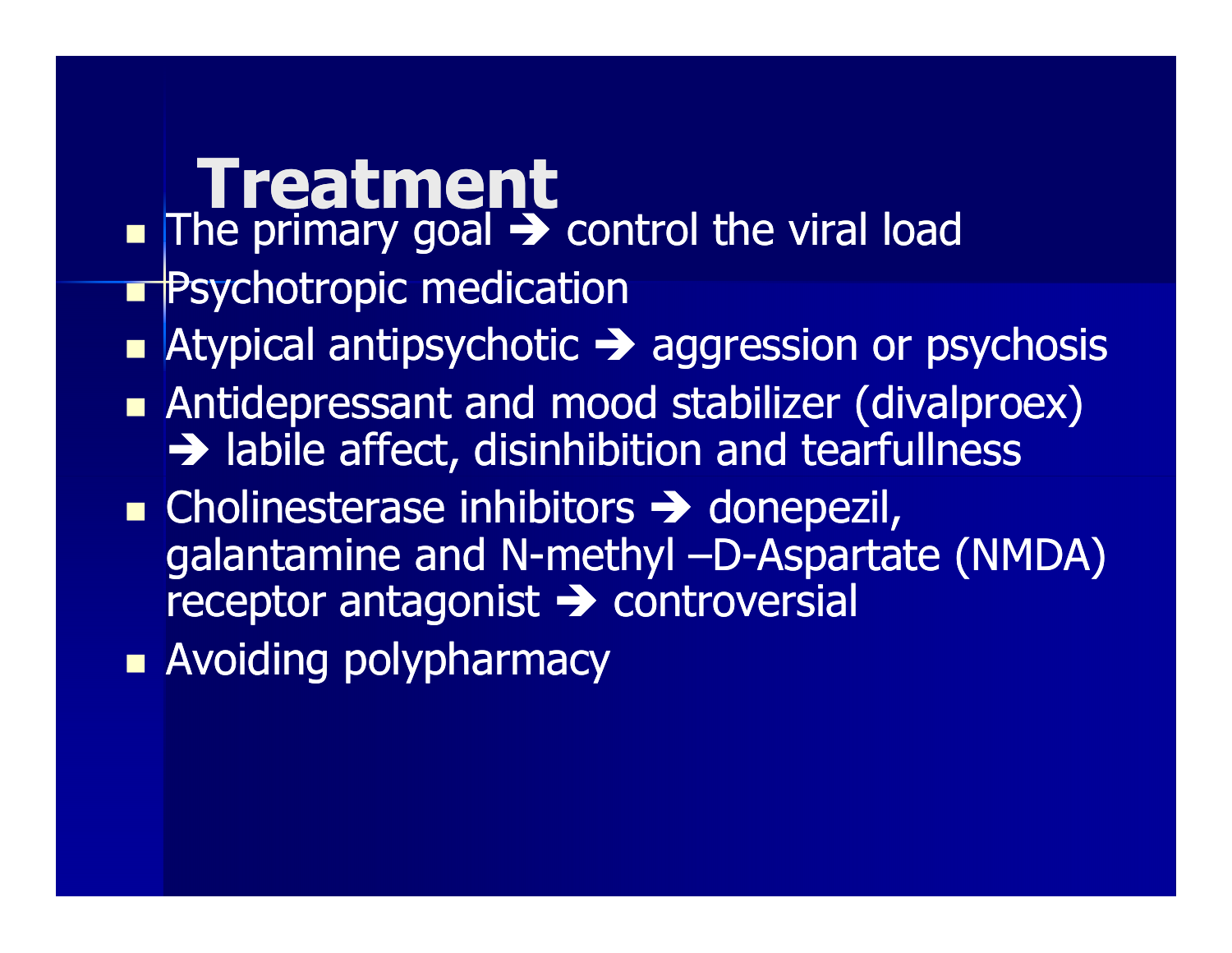#### AMNESTIC DISORDER DUE TO GENERAL MEDICATION

■ Individual w/ amnestic disorders demonstrate impairment only their ability to learn new information or to recall old information

**Transient : if memory impairment last** for 1 month or less

 $\blacksquare$  chronic (> 1 month)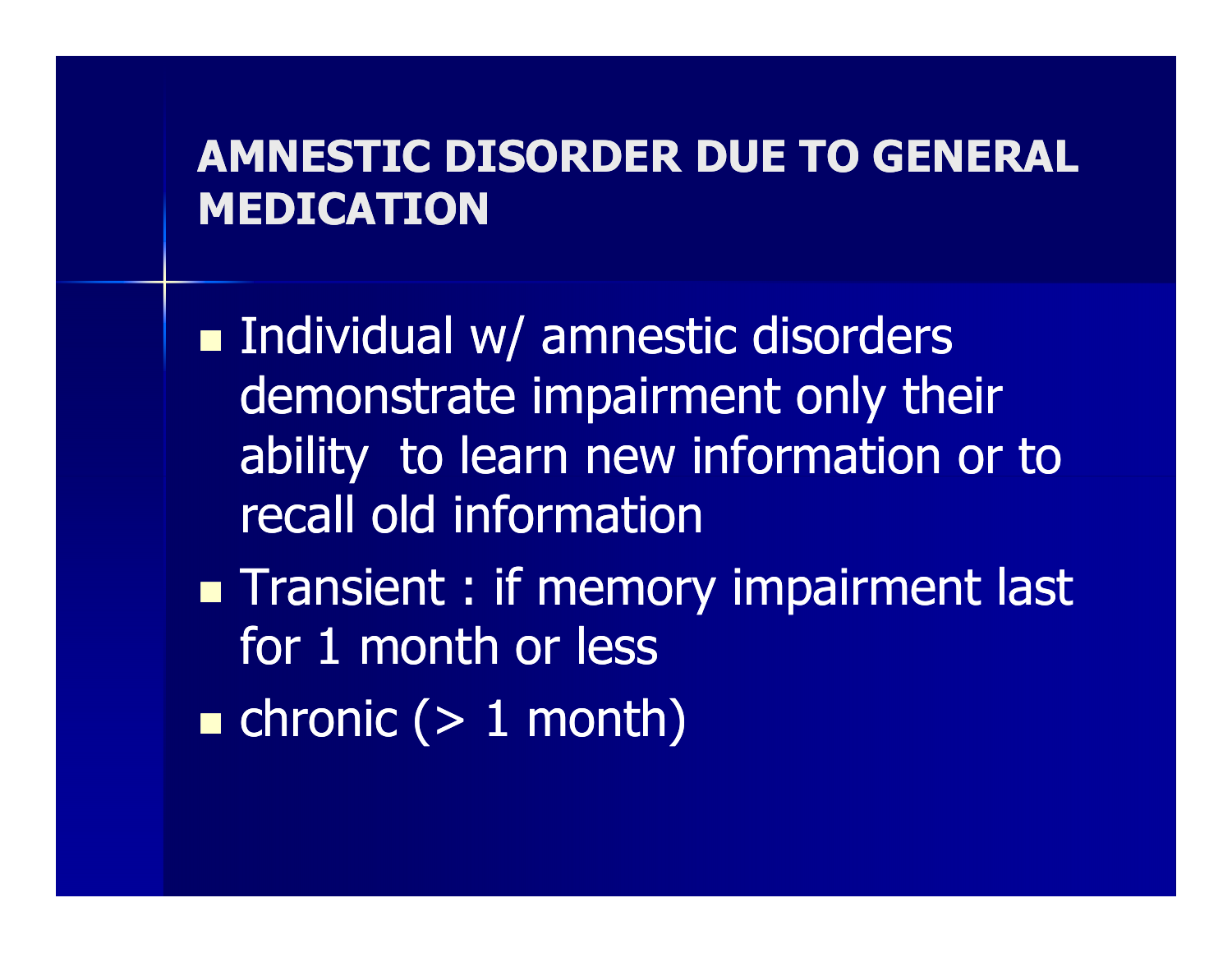### etiology

Injuries to brain regions involved w/ memory (e.g middle temporal lobe structures, including hippocampus and mammilary bodies), regardless of etiology =- amnestic disorder

Such injuries may be due to  $\rightarrow$  infection such as herpes simplex encephalitis, head trauma, cerebrovascular event, hypoxia.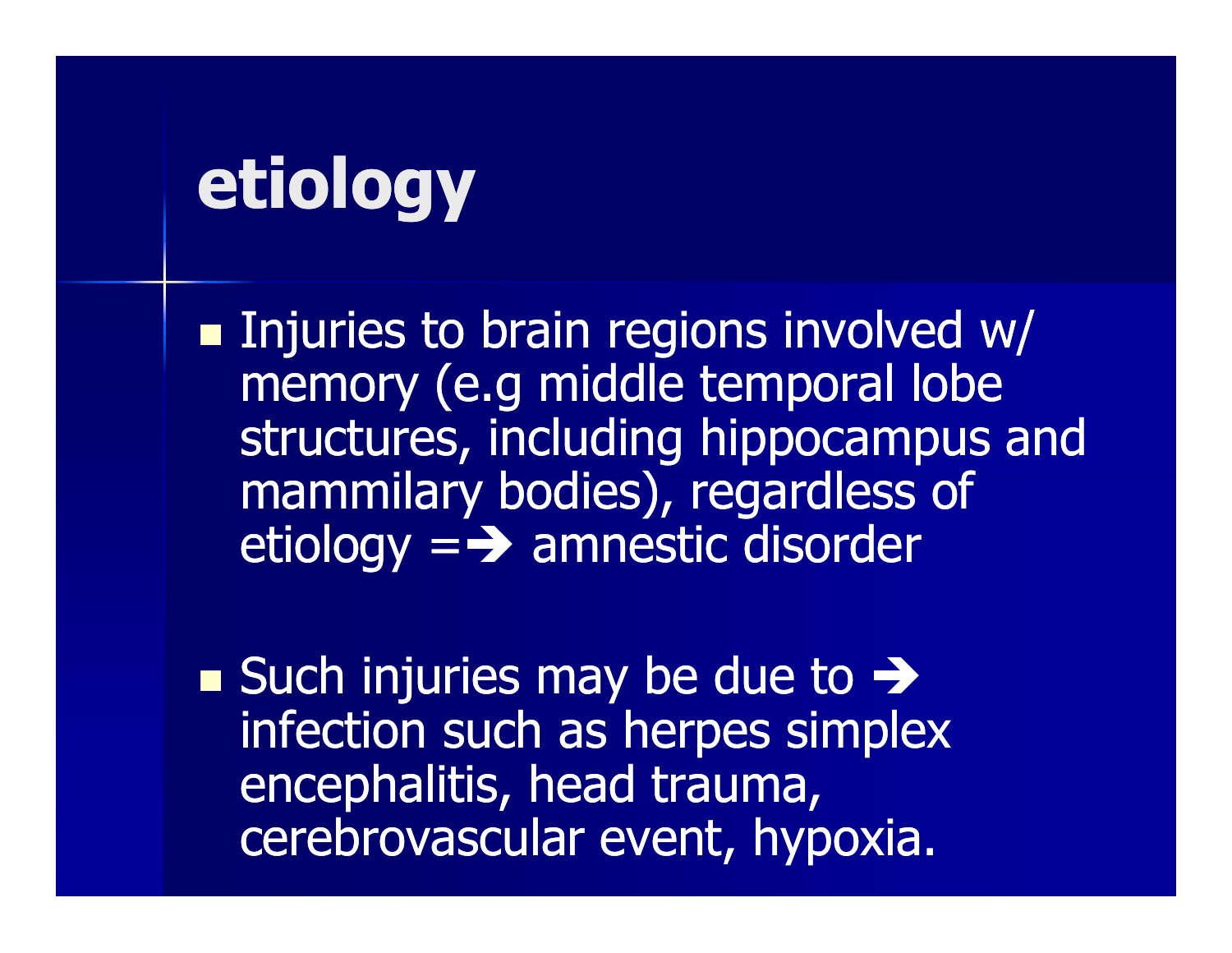# Diagnosis and clinical features

- Impairment in the ability to learn new information or to recall previously learned information
- $\blacksquare$  The afflicted individual  $\rightarrow$ The afflicted individual  $\rightarrow$  confabulate,<br>that is, create imagined experiences to fill in gaps in memory, confabulated stories tend to be variable
- Apathy, altered personality, lack of initiative and impairment in functioning  $(+)$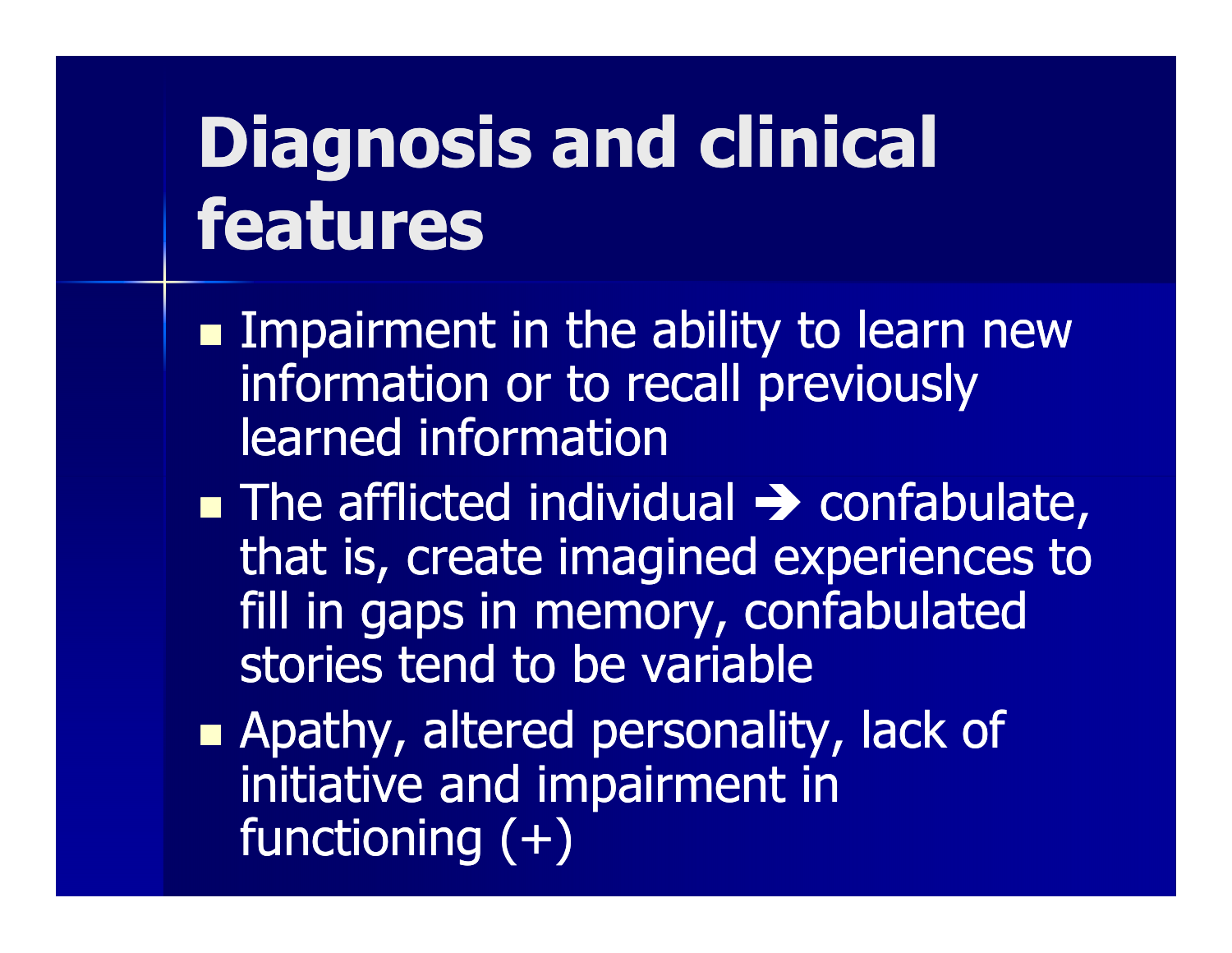**Laboratory evaluation: sructural brain** imaging - atrophy or enlagement of third ventricle or lateral horns related to damage to mediotemporal lobe structures

#### ■ Treatment

- Similar to that for dementia
- Pharmacotherapy may be indicated for psychosis or mood disturbances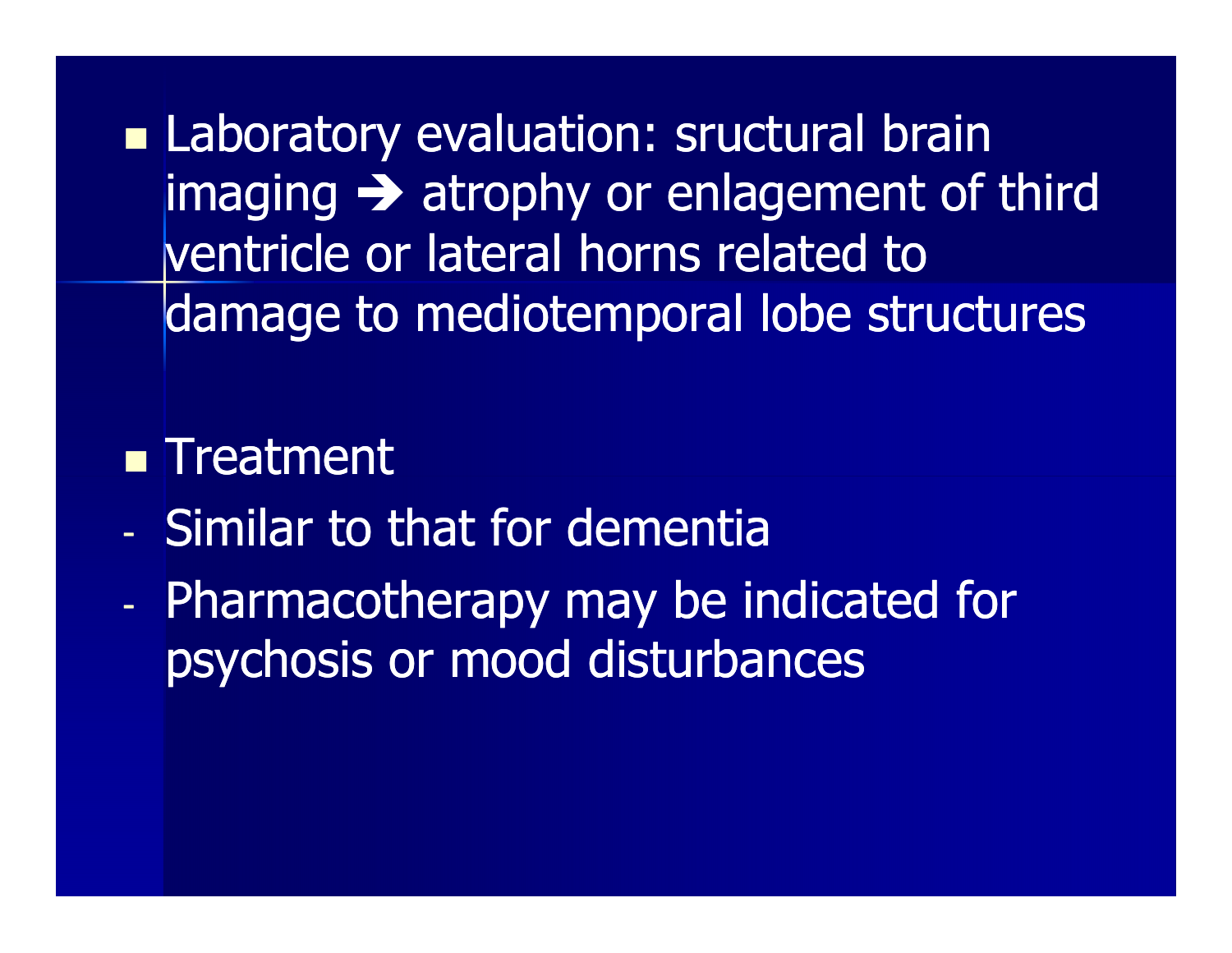#### MOOD DISORDER DUE TO GENERAL MEDICAL CONDITION

■ Mood disorders, particularly depression, accompany a range of medical problem

u To meet criteri ■ To meet criteria for mood disorder due to general medical condition, the diagnostician must identify mood symptoms

■ Mood syndrome: depressive, manic or mixed presentations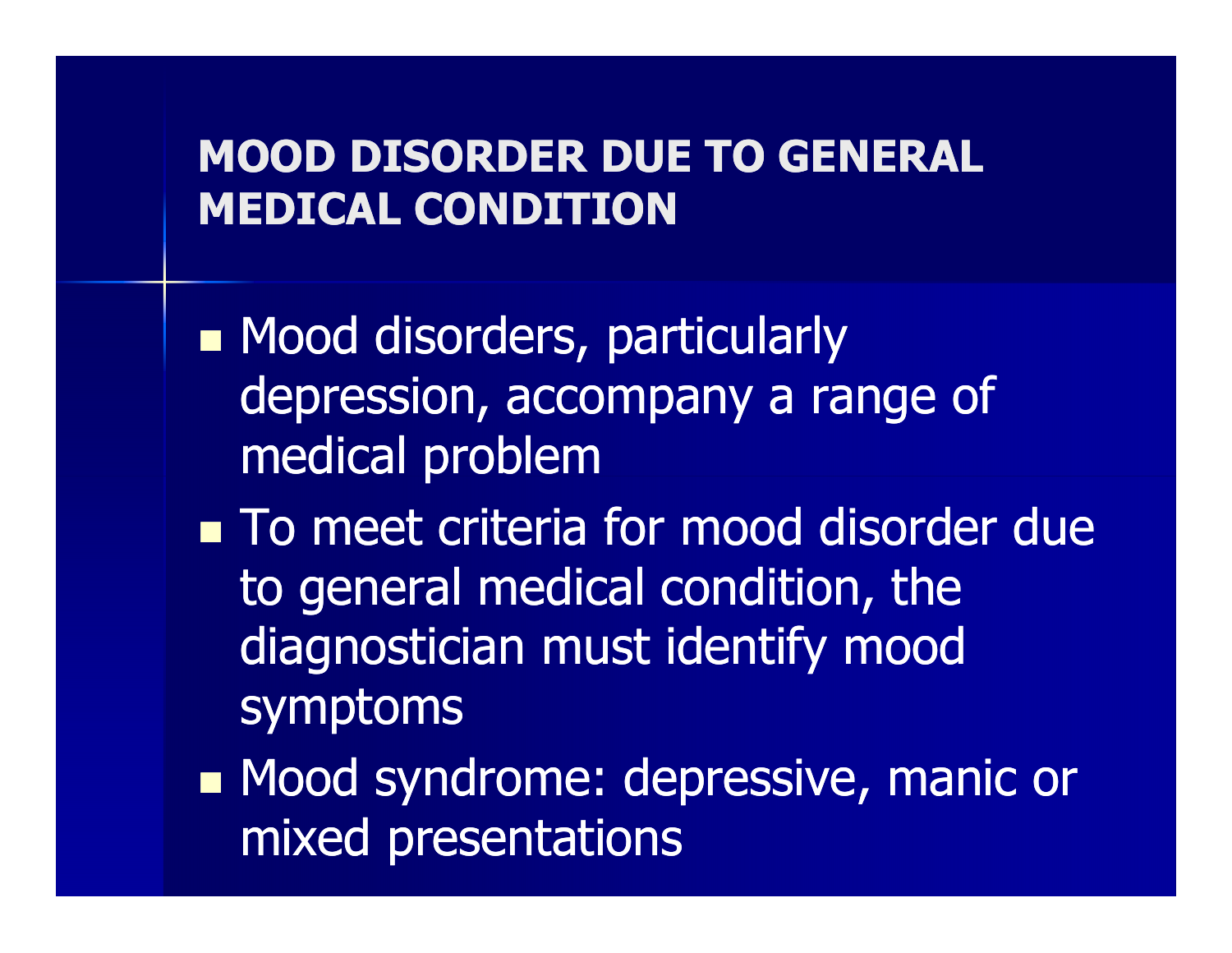■ The mood disturbance need not meet precise criteria for major depressive, manic, mixed, hypomanic episode

**Mental symptoms must not better** accounted for by a primary mental disorder example adjustment disorder w/ depressed mood, occurring as psychological response to the medical condition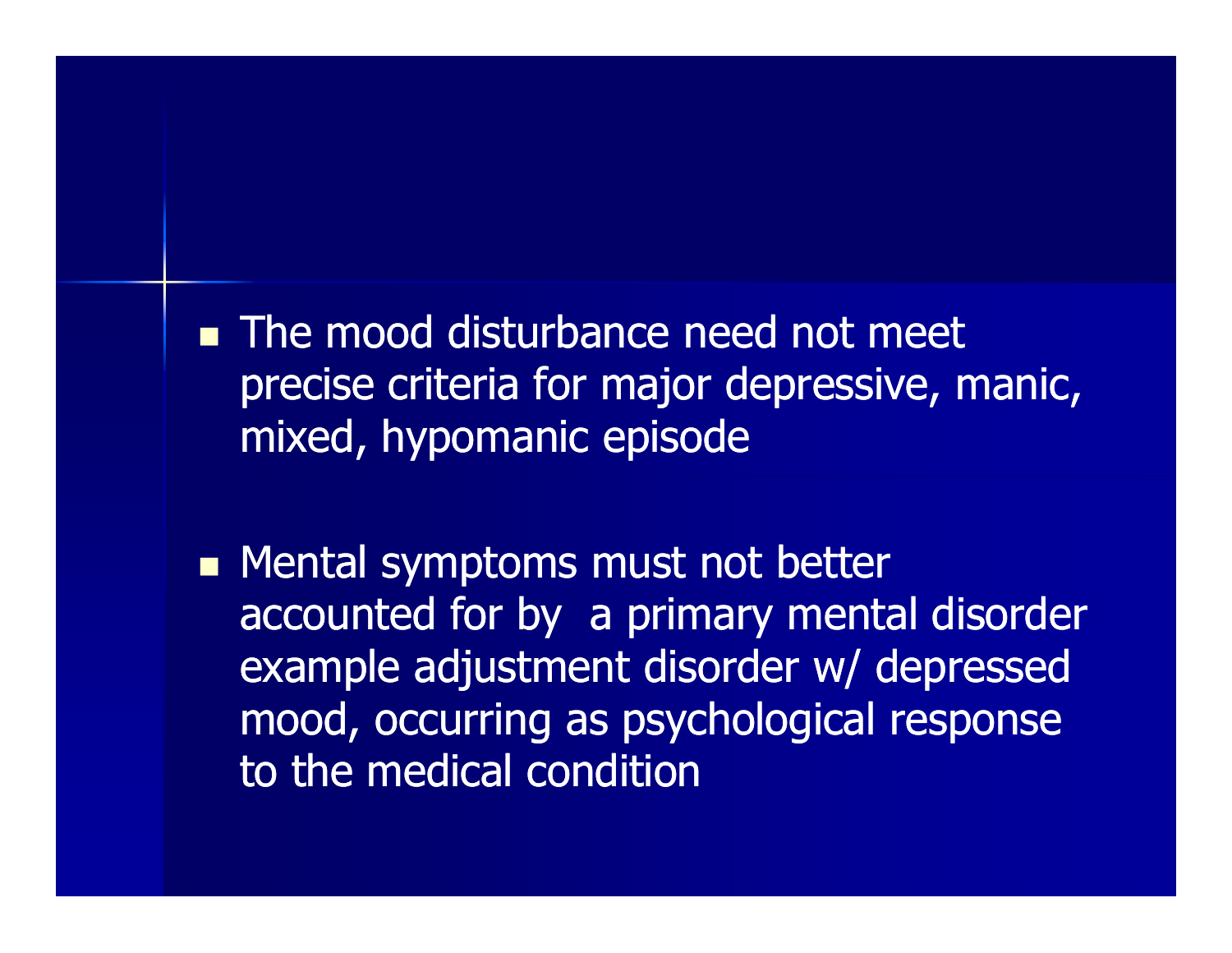# etiology

**Exercise Infection of HIV Prescribed substance for HIV patients:** interferon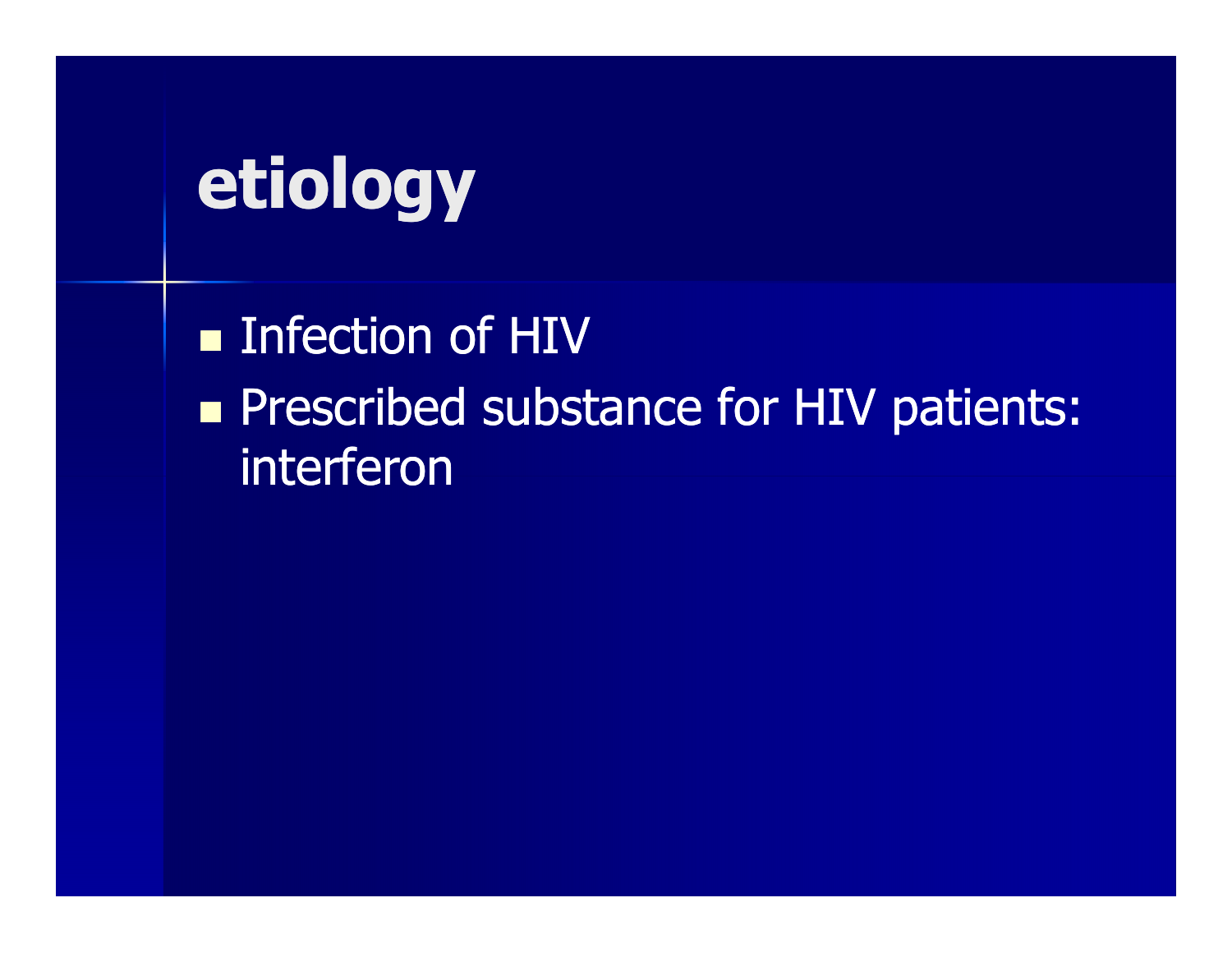# Diagnosis and clinical features

**Pts w/ depression has psychological** symptoms: sad mood ; lack of pleasure or interest in usual activities; tearfulness concentration disturbance and suicidal ideation

Or somatic symptoms: fatigue, sleep disturbance and appetite disturbance**Or both of them**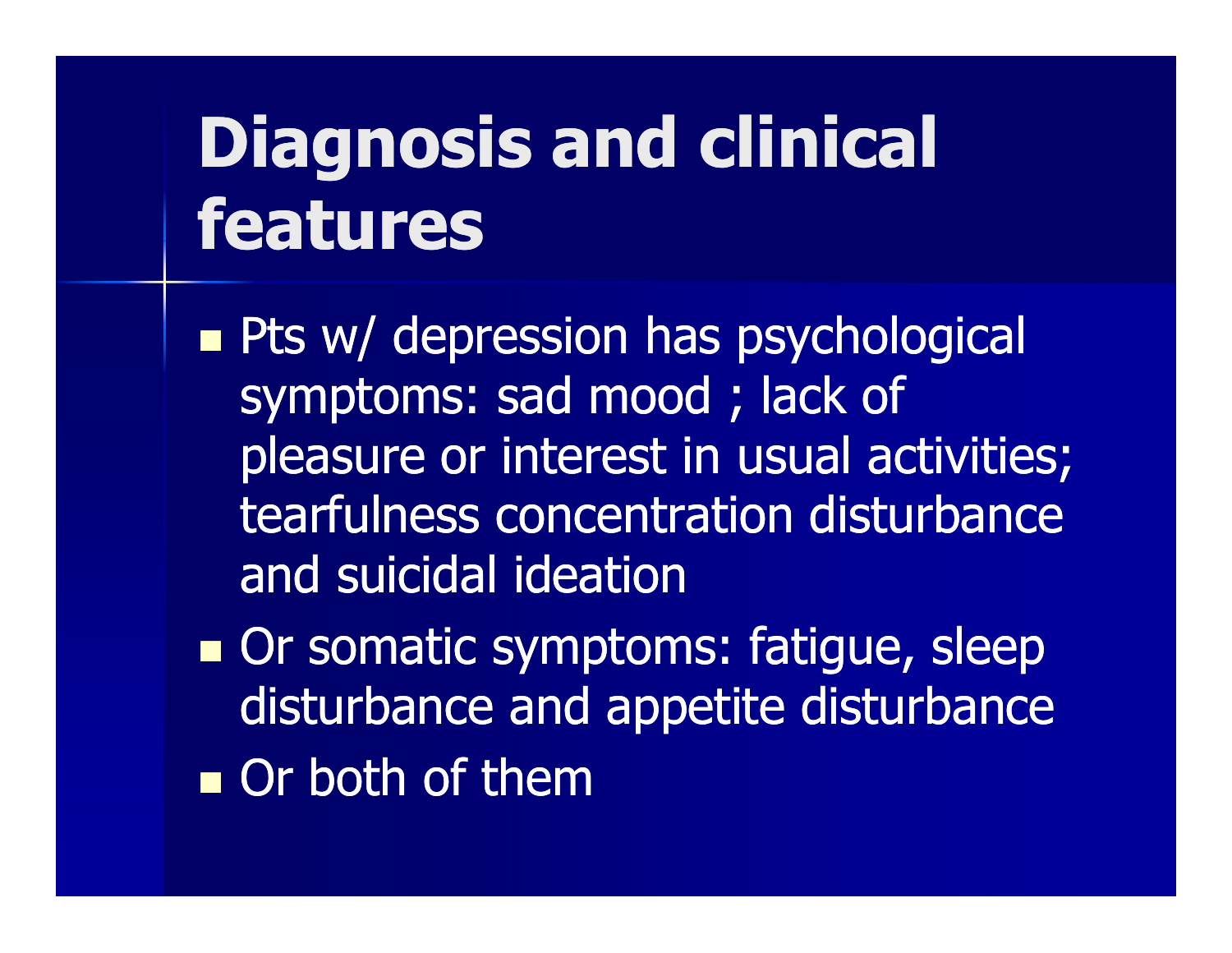- **Mania: irritable or euphoric mood,** heightened energy, reduced need for sleep and accelerated thoughts.
- Manic patients-> Manic patients > engage in reckless<br>activities w/ little consideration of the consequences of such behavior
- The likelihood that mood disorder is due to general medical conditions increased if a temporal relationship exist between the onset, exacerbation or remission of the medical condition and the mood disorder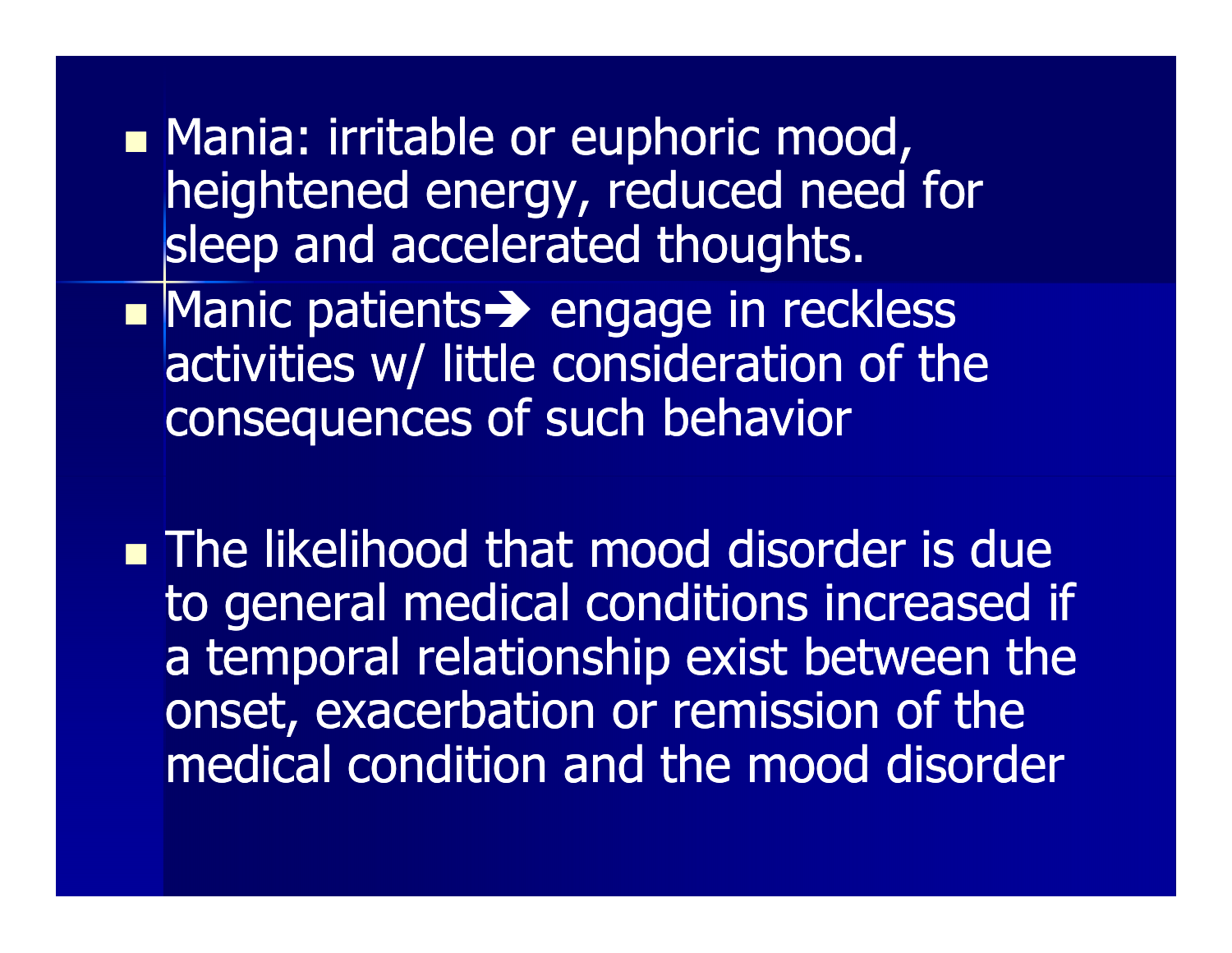#### **Exercise and prognosis**

- Depends on the course of underlying medical state, as well as the extent of concurrent psychiatric intervention
- **Prognosis is best >>** etiological medical<br>illness or medications are most suscepti illness or medications are most susceptible to correction
- When such intervention is not possible or fails to lead to prompt remission of mood symptoms  $\rightarrow$  formal psychiatric treatment<br>is indicated is indicated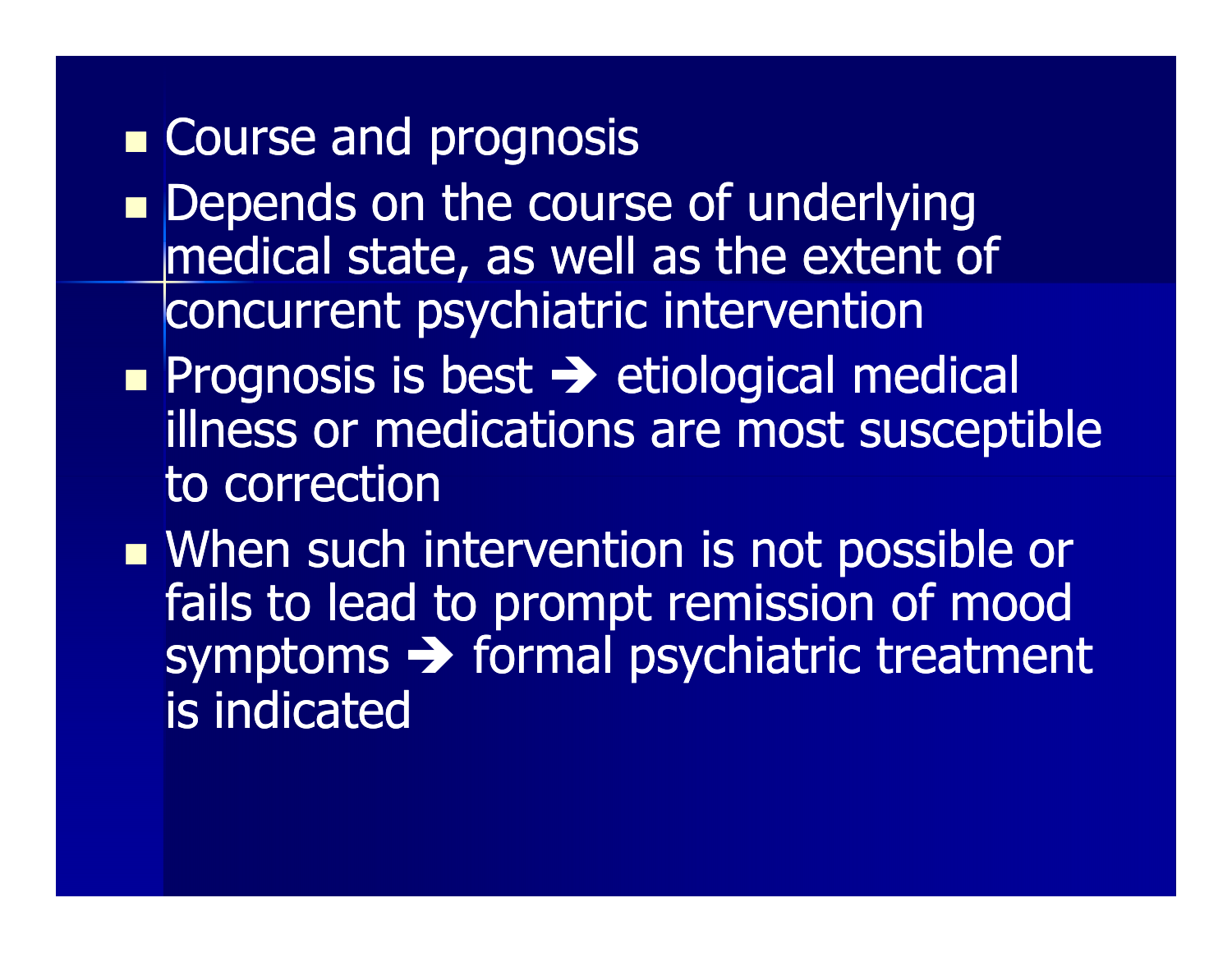#### $\blacksquare$  Treatment

- $\Box$ **Rantidepressant and mood-stabilizer drugs** <a>
- **•** Minimize adverse interaction
- $\blacksquare$  ECT
- **Report Psychotherapy**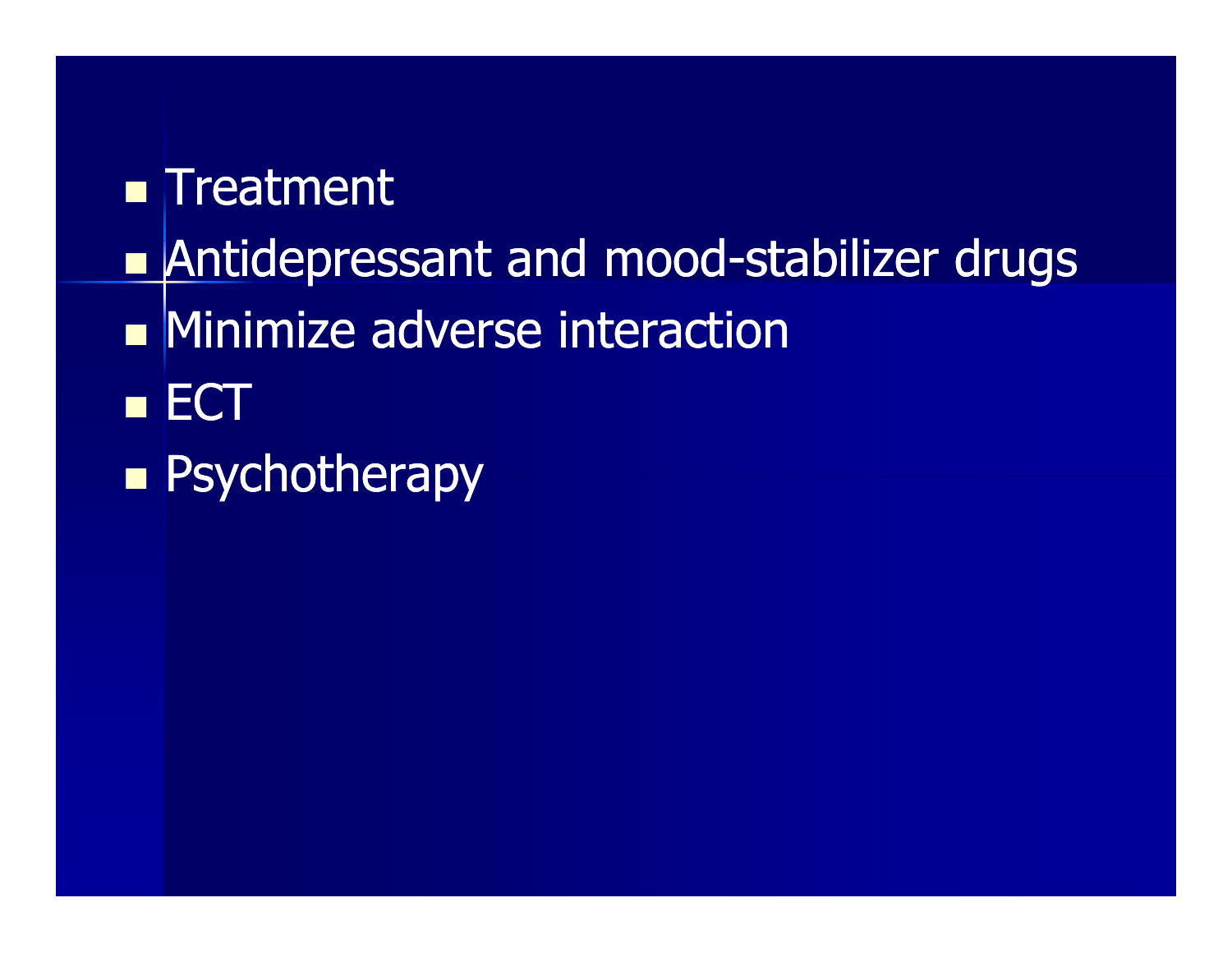### Psychotic disorder due to a general medical condition

- **Psychosis implies a departure from** reality testing.
- Pts w/ psychosis experiences with one or both of the following: delusion and hallucinations
- Hallucinations : visual; olfactory; gustatory; tactile or auditory or combination of these
- Delusion: somatic ; paranoid; religious or grandious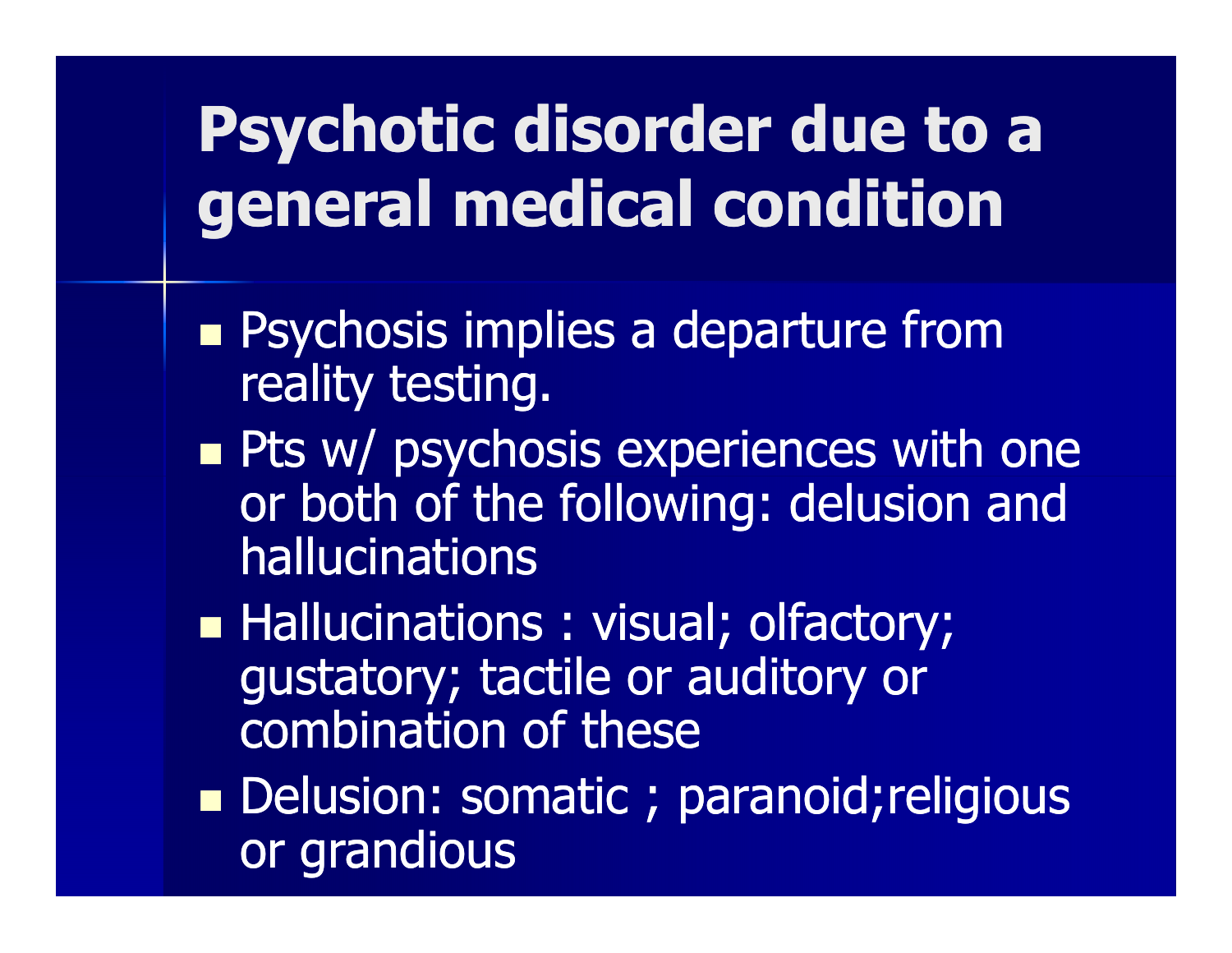**= Etiology: HIV infection**  $\Box$  Diagnosis and clinical features: Two DSM-IV-TR subtypes exist for<br>Ravehotic disarder due to general m psychotic disorder due to general medical conditions:with delusions: if the predominant

psychotic symptoms are delusionalwith hallucination: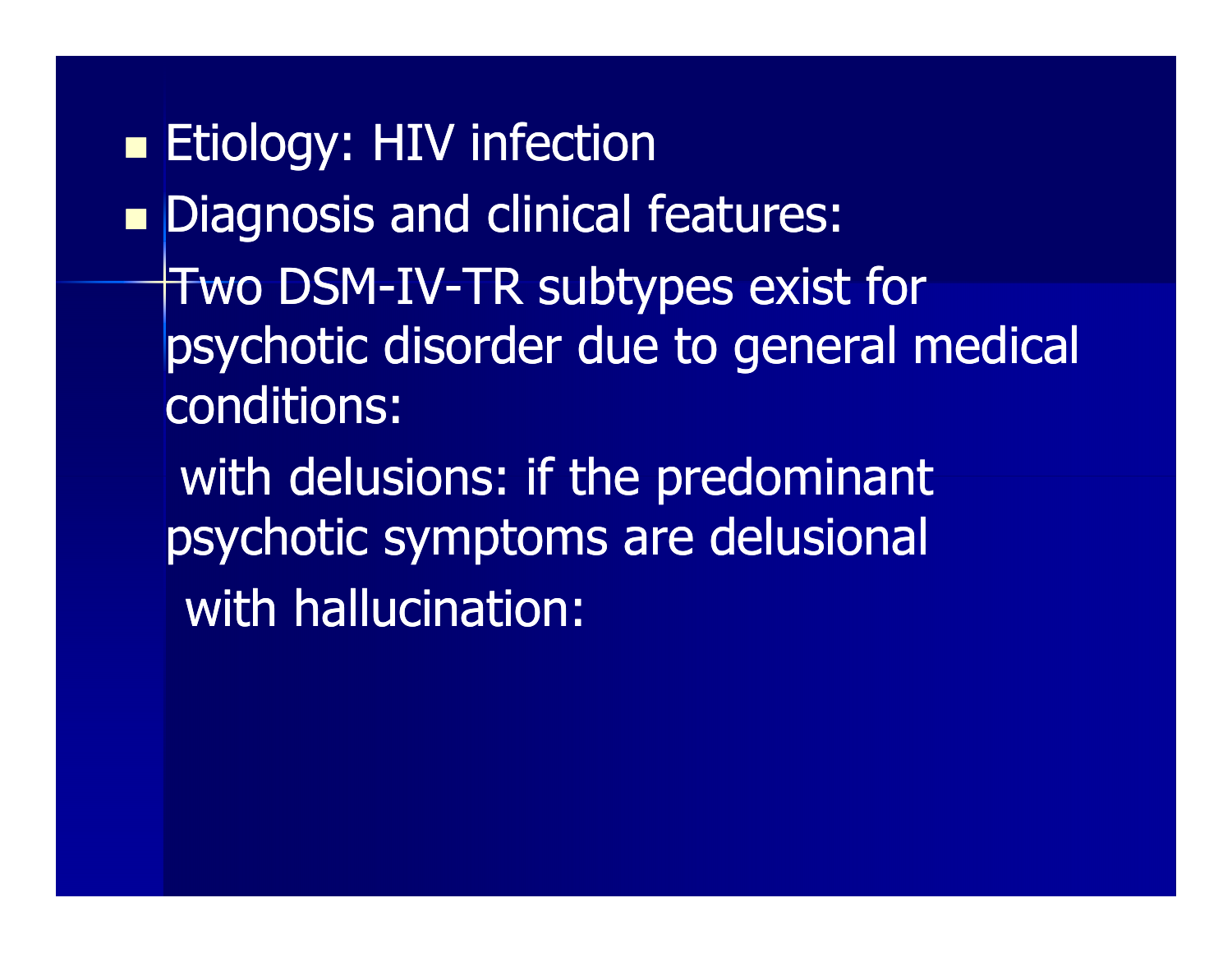#### ■ Treatment:

- **Atypical agent w/ low Extrapyramidal** symptoms such as: quetiapine; olanzapine; ziprasidone
- **Report Psychotherapy**
- **Representational**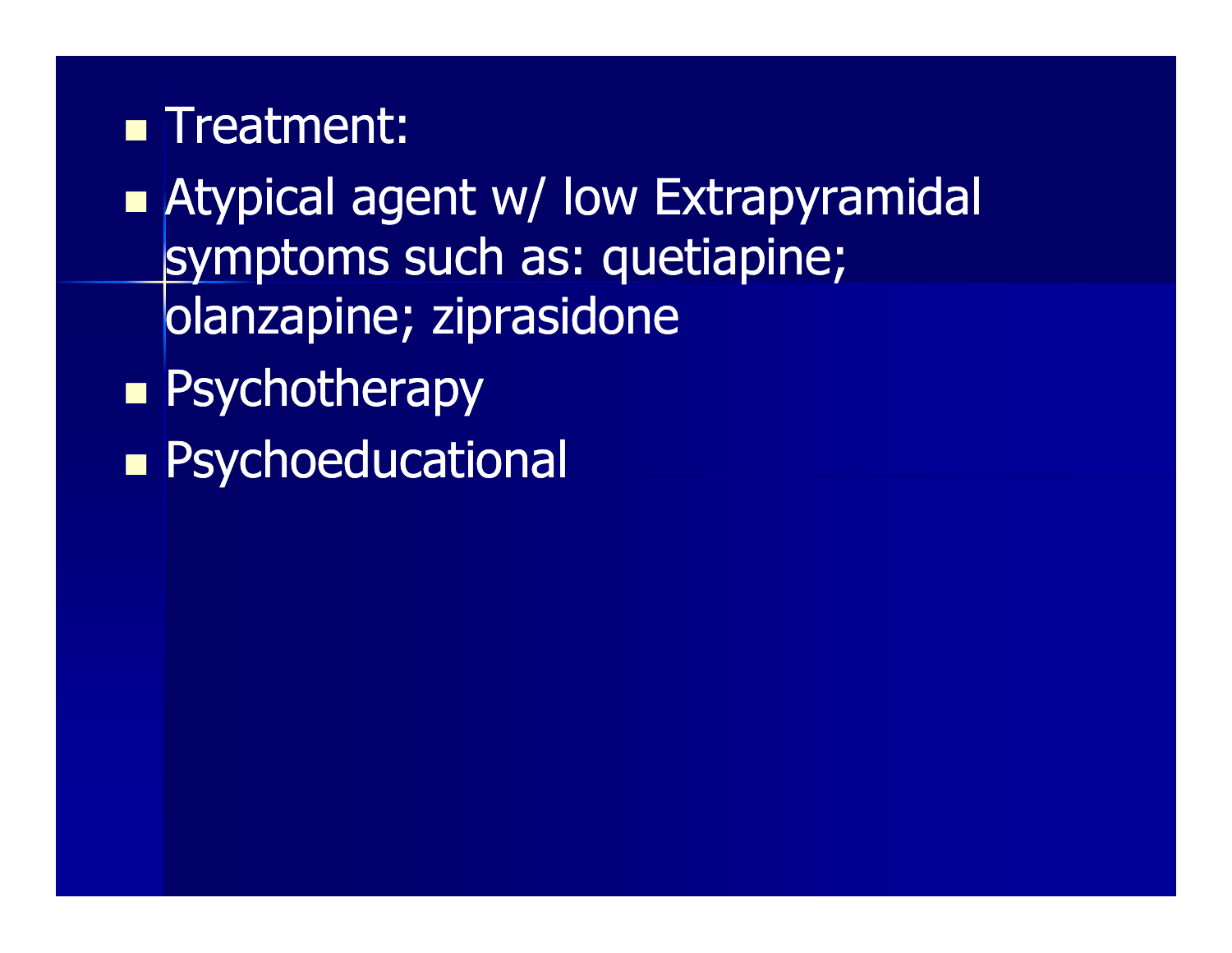#### Catatonic disorder due to a general medical condition

#### **Definition:**

catatonia is a clinical syndrome characterized by striking behavioral abnormalities, often including motoric immobility or excitement, profound negativism; or echolalia or echopraxia

 to meet criteria: evidence must exist in the history, physical examination or laboratory studies that condition is due to the physiological effects of general medical condition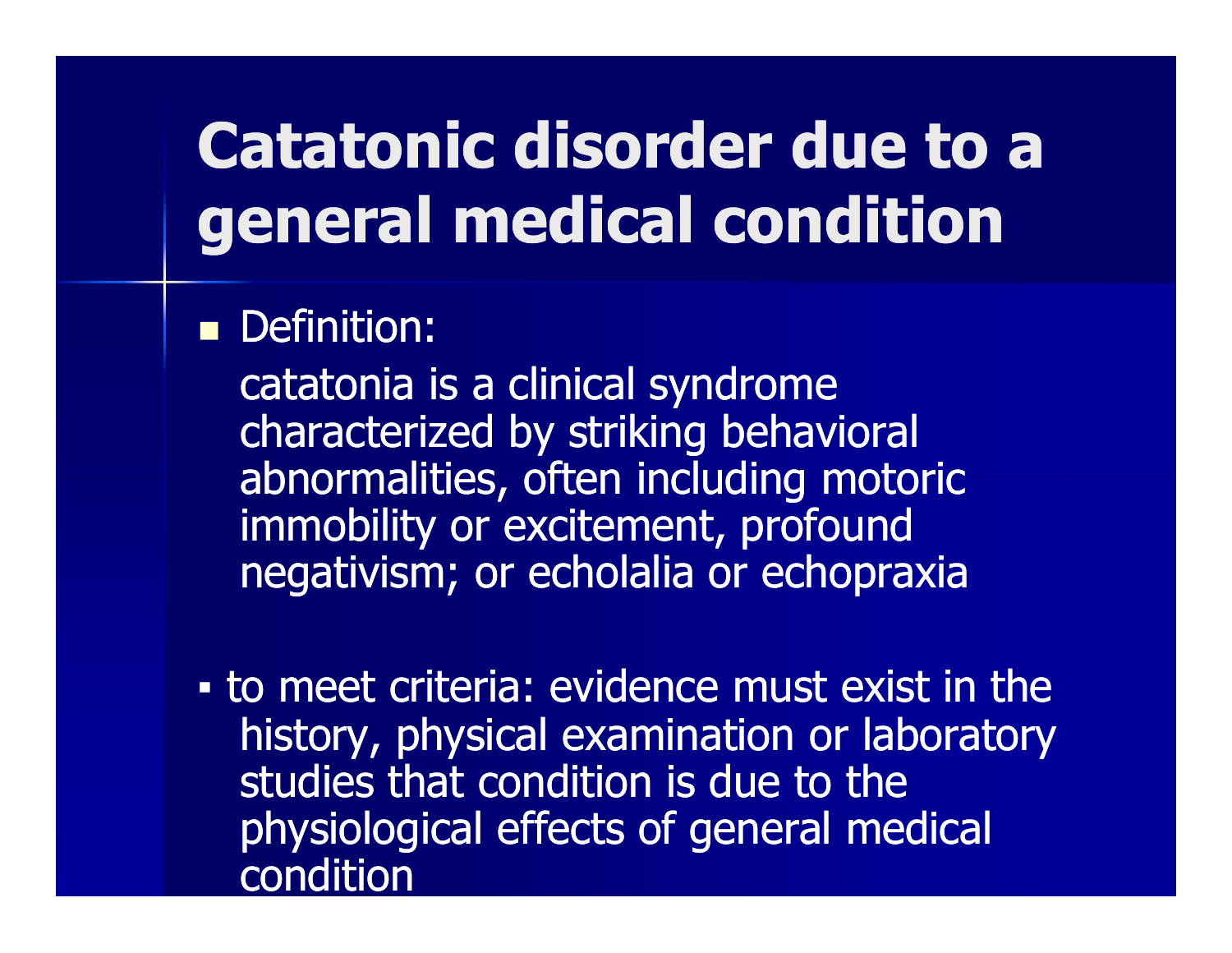#### **Etiology : infection**

**Laboratory examination: no specific** imaging or laboratory assessment is pathognomonic for catatonia

#### **Example 2 Course & treatment**

Gatatonic has lethal potential  $\rightarrow$ **Catatonic has lethal potential -> as<br>afflicted individuals cannot care for** themselves and require intensive supervision in an inpatient setting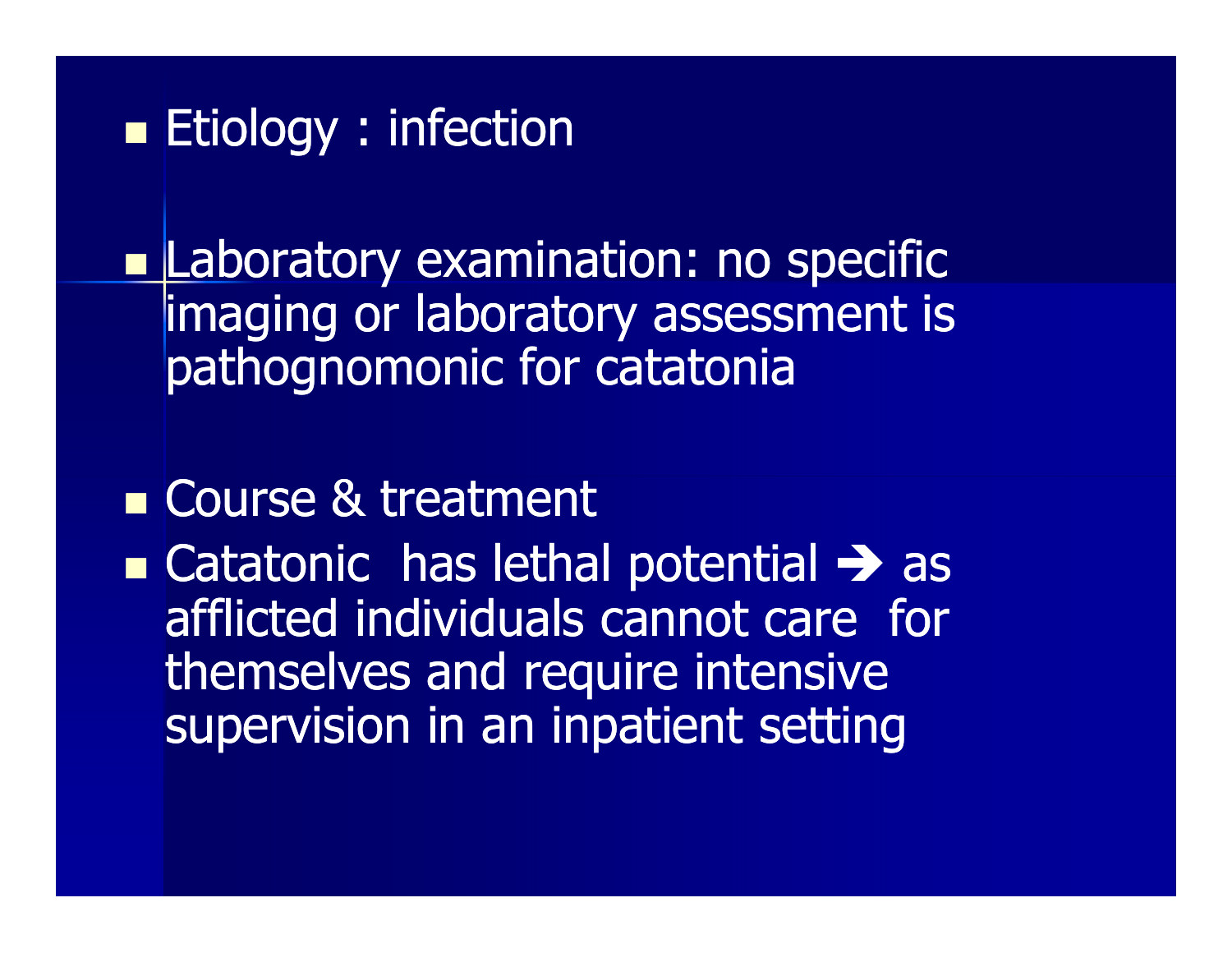- Fluid and nutrient intake must be maintained, often w/ iv line or feeding tube
- **Example 12 Catatonic individual must be assisted w/** hygiene
- **Example 12 Central is outcome is identification and** correction of underlying medical or pharmacological cause
- $\blacksquare$  =  $\blacktriangleright$  not adequate benefit<br>=  $\blacktriangleright$  henzodiazenine or FC  $=$  > benzodiazepine or ECT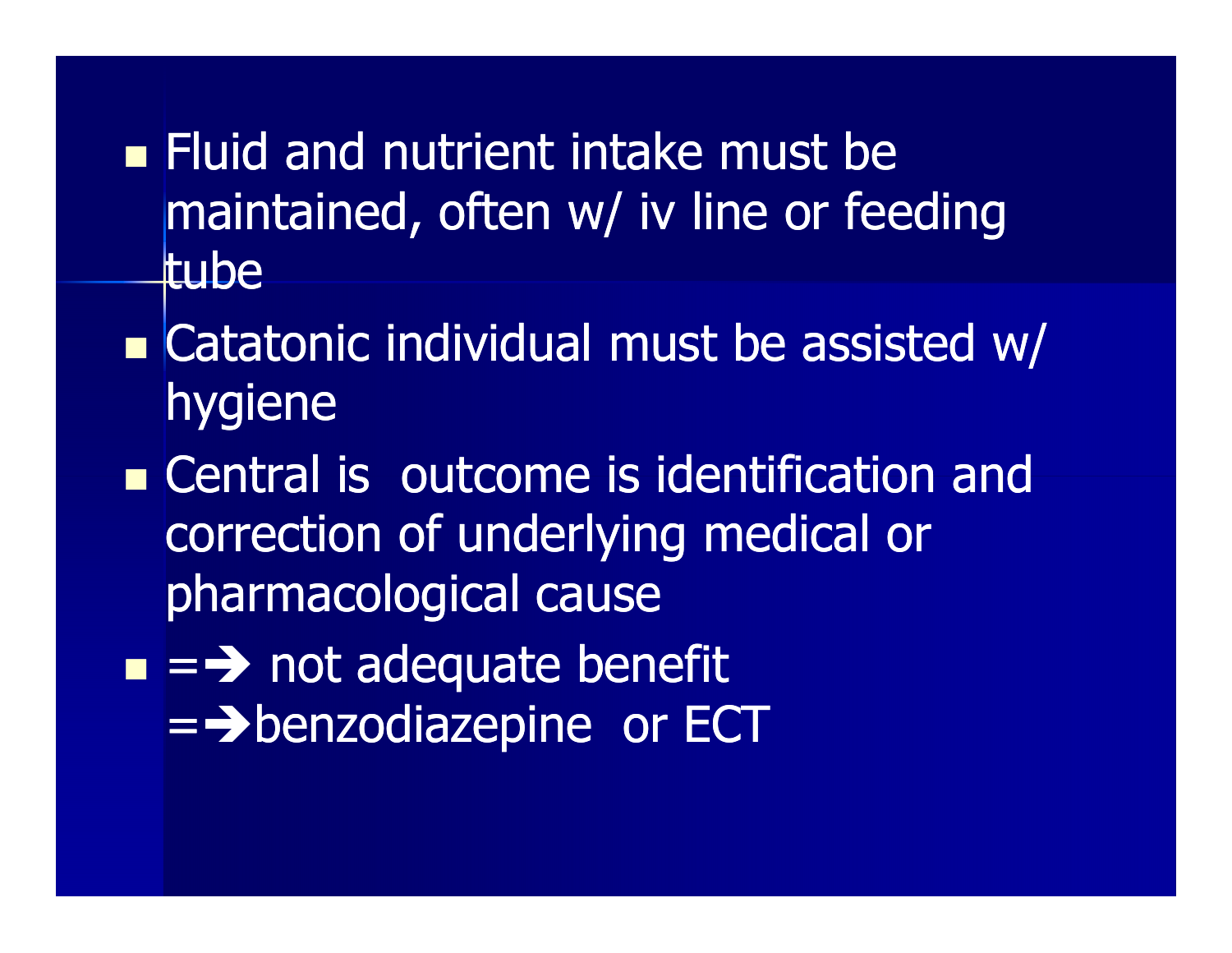#### Personality change due to a general medical condition

#### **Definition:**

In personality change due to a general medical condition, the individual's pattern of behavior represents a marked alteration from previous personality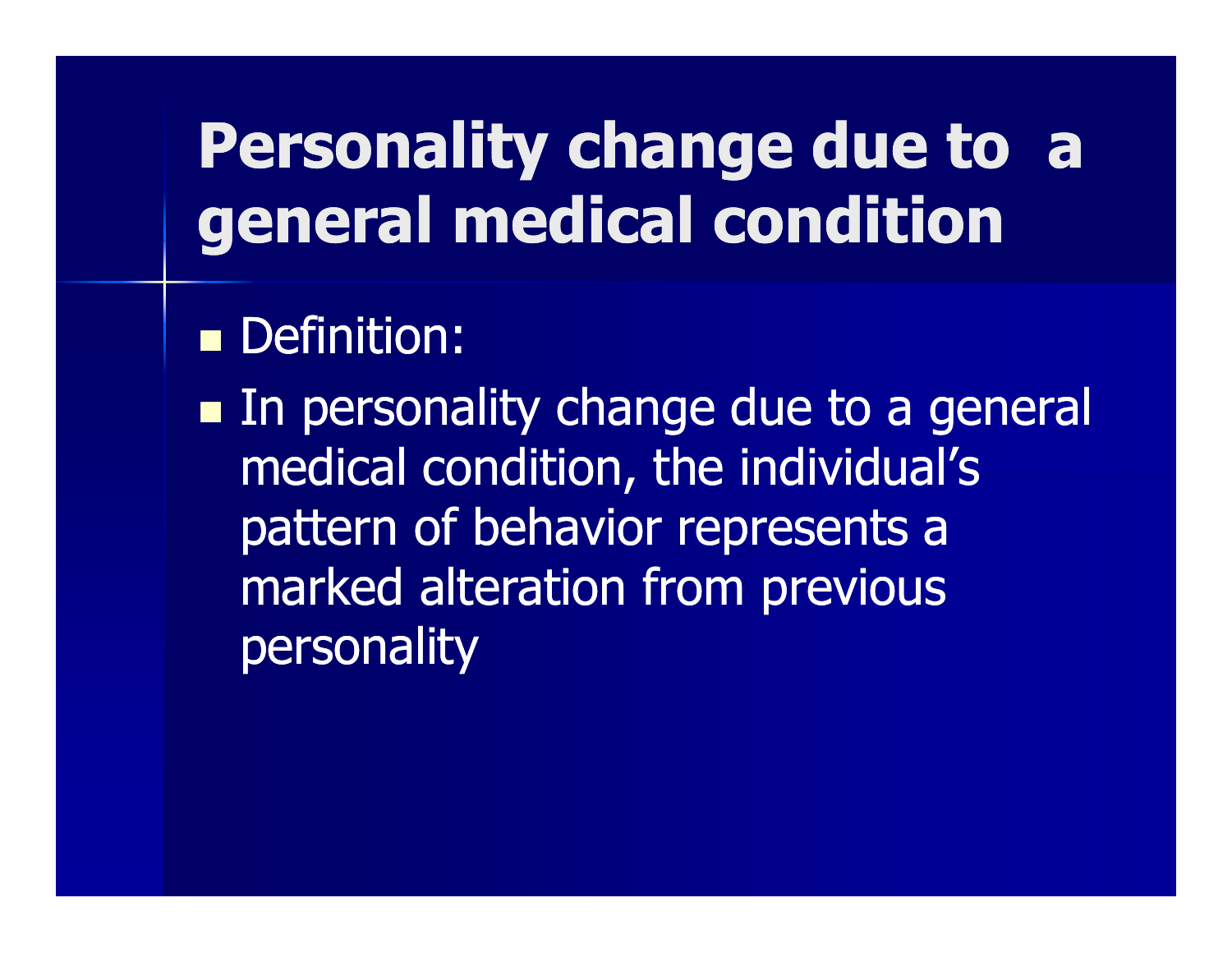### etiology

Neurological condition Neurological condition  $\rightarrow$  frontal or<br>temporal lobes or subcortical structure

- **Frontal lobe > planning and**<br>modulation behavior when in modulation behavior when injury occurs, lapses in social judgment and initiative
- **n** Orbitofrontal lesions  $\rightarrow$  disinhibited<br>behaviors and volatility of affect behaviors and volatility of affect
- **Example 18 Frontopolar lesions >>** apathy and<br>disengagement disengagement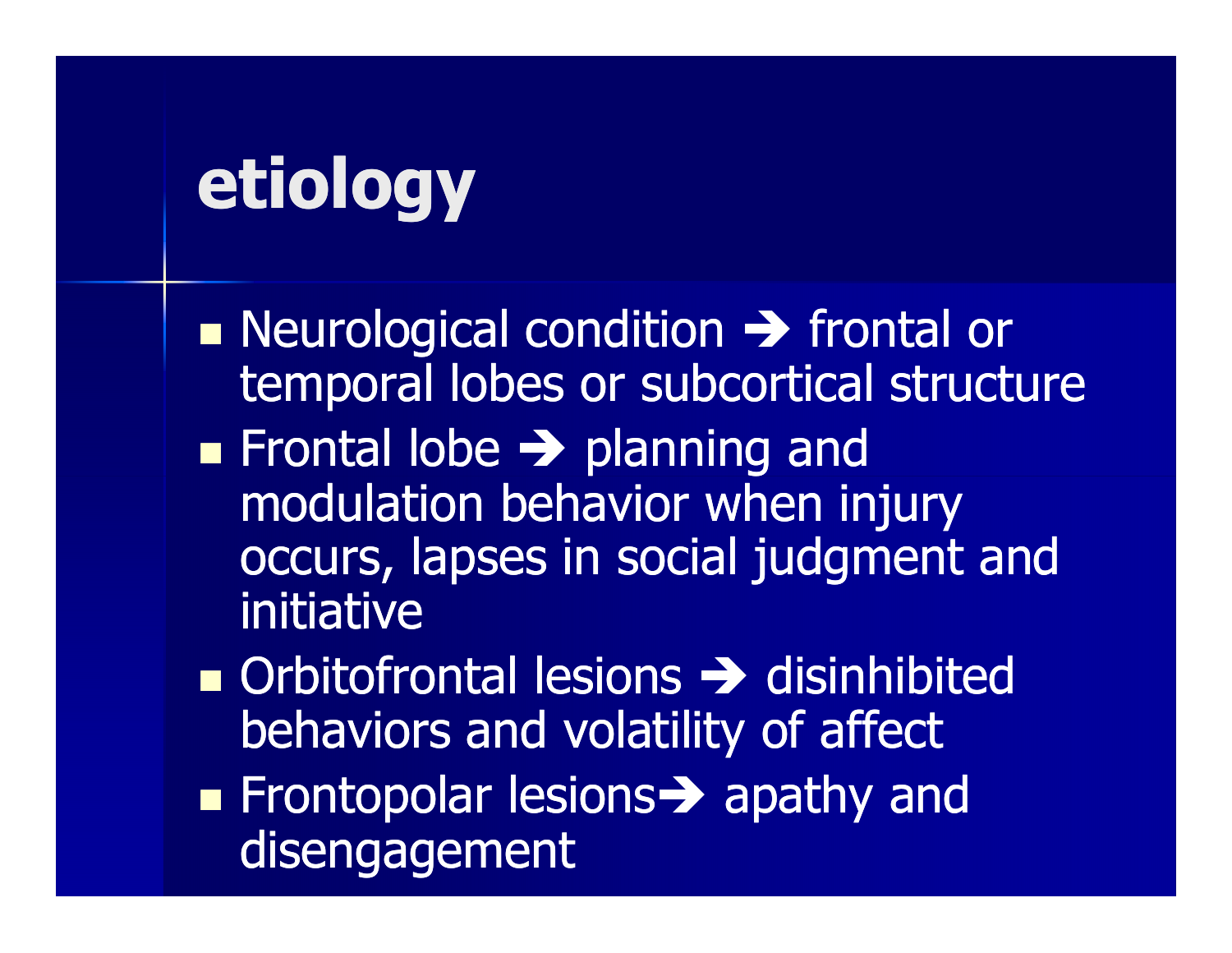■ Lesions in temporal lobes → memory,<br>emotional response emotional response

- **Lesions of the frontal and temporal** can induce personality change  $\rightarrow$ trauma, neoplasma, encephalitis and cerebrovascular injury
- Subcortical degenerative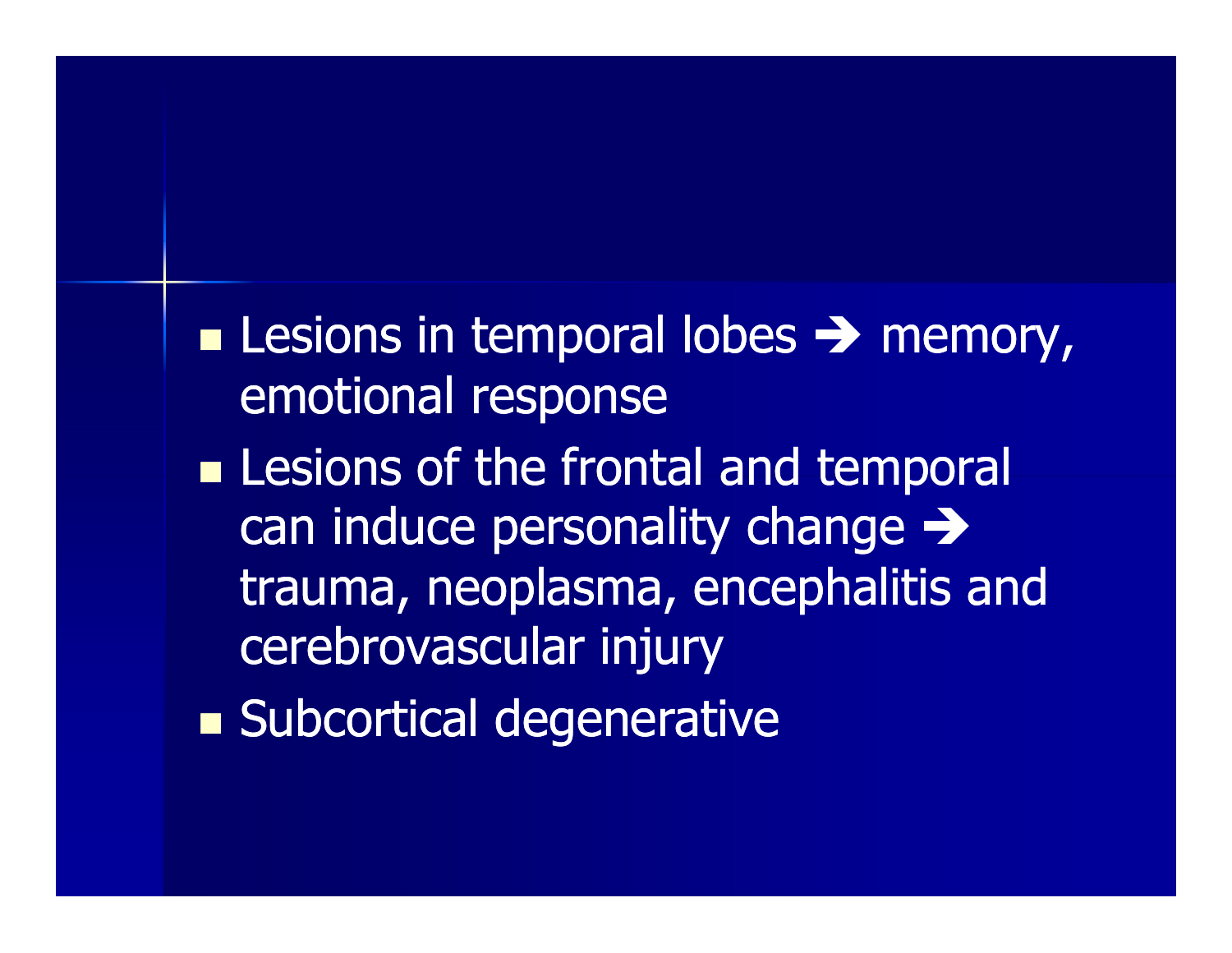# Diagnosis and clinical features

**Persistent personality disturbance that** represents a change from the individual's previous characteristic personality pattern

Disturbances cause clinically significant distress or impairment in social, occupational or other important areas of functioning.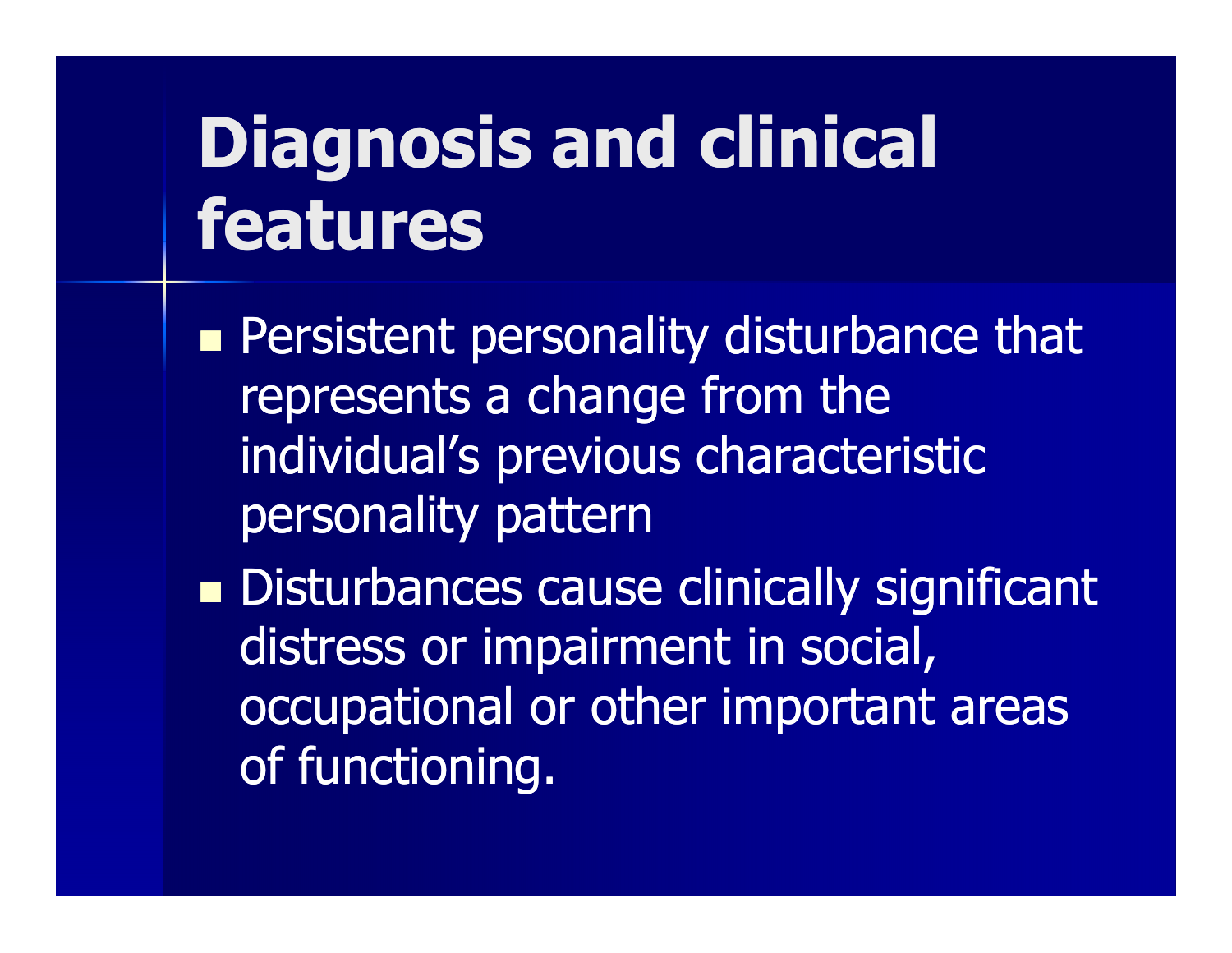- In DSM-IV TR has eight subtypes personality change
- **E** Labile type
- **Disinhibited type**  $\Box$
- **Aggressive type**
- **Apathetic type**
- **Paranoid type**
- Other type → if the presentation is not<br>sharacterized by any of the previously sharacterized by any of the previously mentioned subtype
- Combined type
- **N** Unspecified tytpe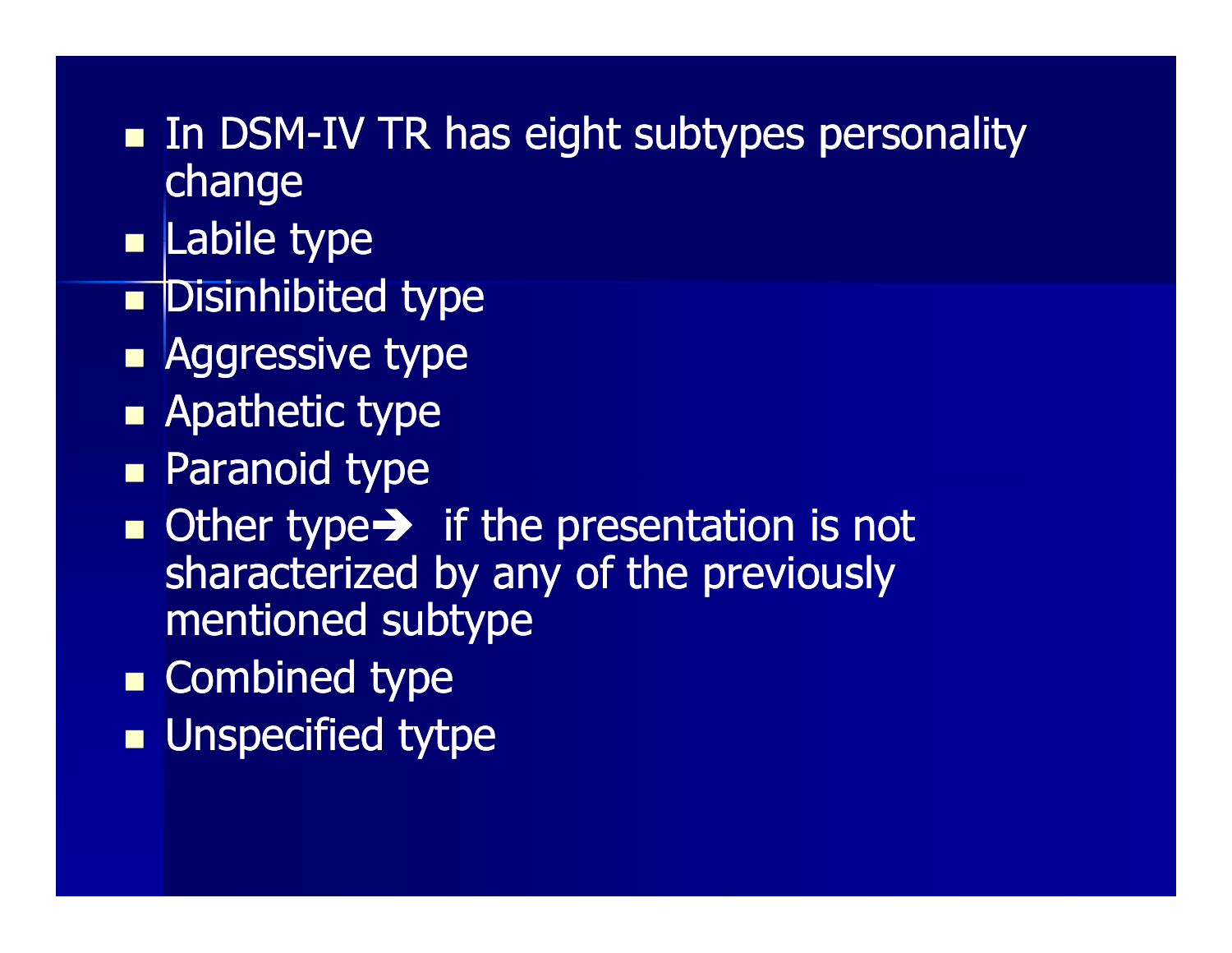#### Treatment

■ Psychophamacology labile affect, anger, impatience  $\rightarrow$ anticonvulsan "valproic acid, lamotrigine, topiramate or carbamazepineantidepresant,antipsychotic**Psychotherapy**